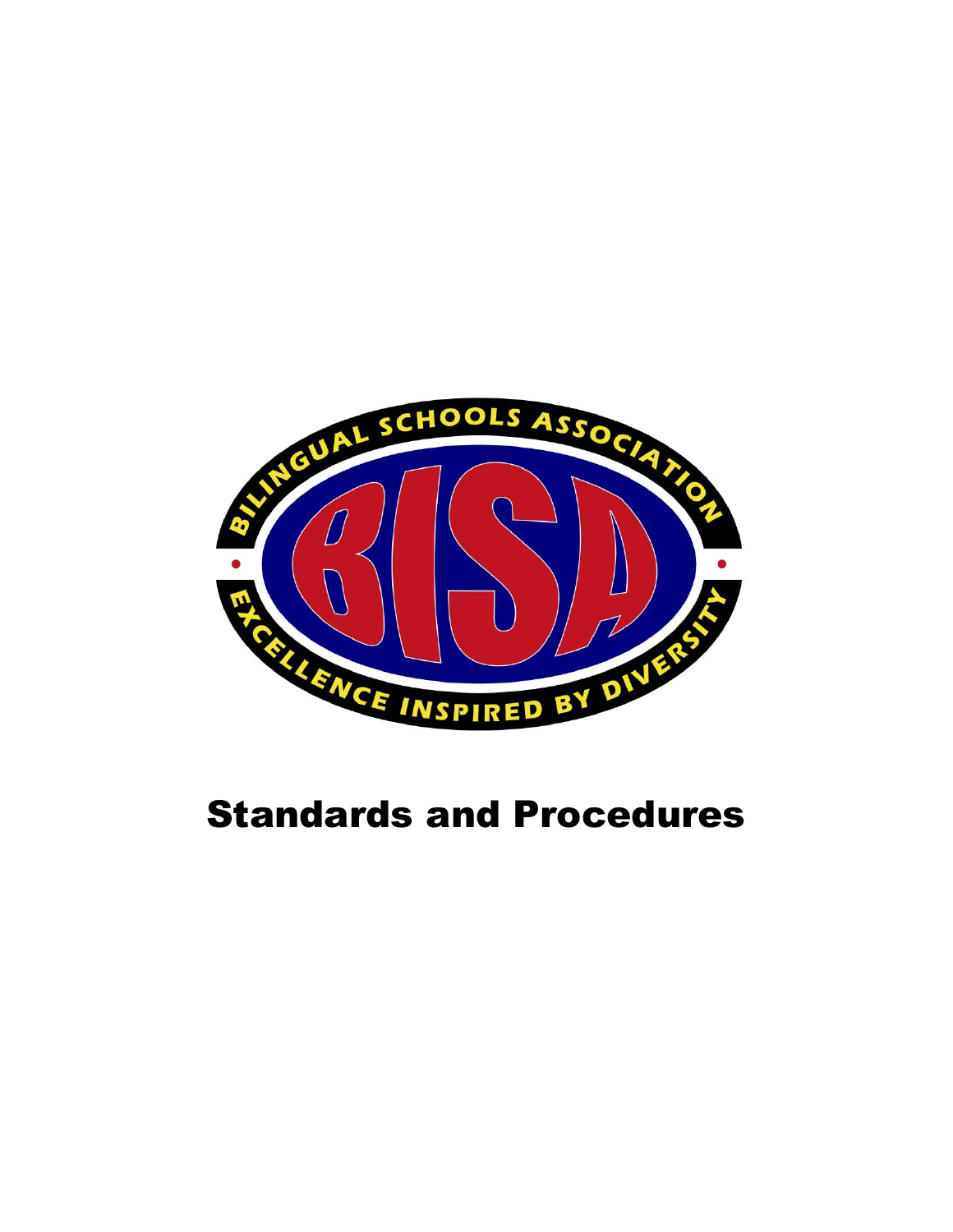

# **SECTION I INTRODUCTION AND HISTORY**

Since 1968, many bilingual schools have been created in Miami-Dade County, Florida. At the outset, there were more than 75 such schools, many of them a continuation of institutions that had been confiscated by the communist regime of Cuba and which reestablished themselves here. Unfortunately, with the passage of time and the lack of adequate succession, these schools have diminished. Having contributed to the founding of **LINCOLN-MARTI,** which today continues under a third generation, we created the **BILINGUAL SCHOOLS ASSOCIATION, INC. (BISA)** to ensure the observance of the highest standards in the operation of bilingual schools and to assist these, and other, educational institutions by offering guidance, supervision and help to improve their programs, and provide an assurance to families that the accredited schools are fulfilling their mission.

Given the unique characteristics of bilingual education, the special attention that must be given to its components, and the understanding and ease of access that must be provided to achieve its objectives, **BISA** presents itself as an organization capable of ensuring that the mission of this highly acclaimed curriculum is followed. Furthermore, **BISA** seeks to encourage the preservation of the student's cultural heritage, thereby enriching their lives by fostering their interest in their own heritage and while promoting the process of assimilation and the values of the United States of America. All **BISA** members have published nondiscriminatory admission and hiring policies with regard to race, religion, sex, national or ethnic origin.

**BISA** upholds the highest educational values in its service to the multi-ethnic communities that reside in this world. There are a substantial number of immigrant youths being educated throughout the world who continue to encounter solid barriers of communication, speak other languages, have different customs and, despite worldly universalities, find themselves isolated from the mainstream culture. **BISA** aims to break down these barriers to facilitate inclusion and this is why the organization was constituted as a Florida non-profit corporation on May 20, 2000 and subsequently was approved as an organization recognized under Section 501(c)(3) of the Internal Revenue Code in September 2000.

We are aware of the great difficulties that the assimilation into the American culture creates for education and of the effort that schools must make. At the same time, parents of these students wish to preserve their customs and cultural values. They feel that their heritage is important, and they do not want their children to lose such treasures. It would be a grave mistake if these children were made to forget their native language and cultural heritage. Bilingualism is necessary not just as a vehicle of communication, but also to foster a better understanding between the many cultures living in our country and the world.

The unique characteristics of bilingual education demand specialized attention. A bilingual education offers many wonderful benefits to students and broadens their horizons. The manner in which this curriculum is administered must be monitored to ensure that appropriate didactic techniques are being applied in a way that is beneficial for the individual student. Given the relative acclamation for this academic approach, the educational community needs a centralized organization to monitor developments in this area.

**BISA's** goal is therefore twofold: 1) to ensure that sound educational practices are employed in bilingual instruction, ensuring that students receive the greatest possible benefit from the program; and 2) to serve as a testamentary resource ensuring that **BISA** accredited institutions adhere to its bilingual and multicultural education standards and guidelines, thereby providing a source of reassurance to the educational community at-large.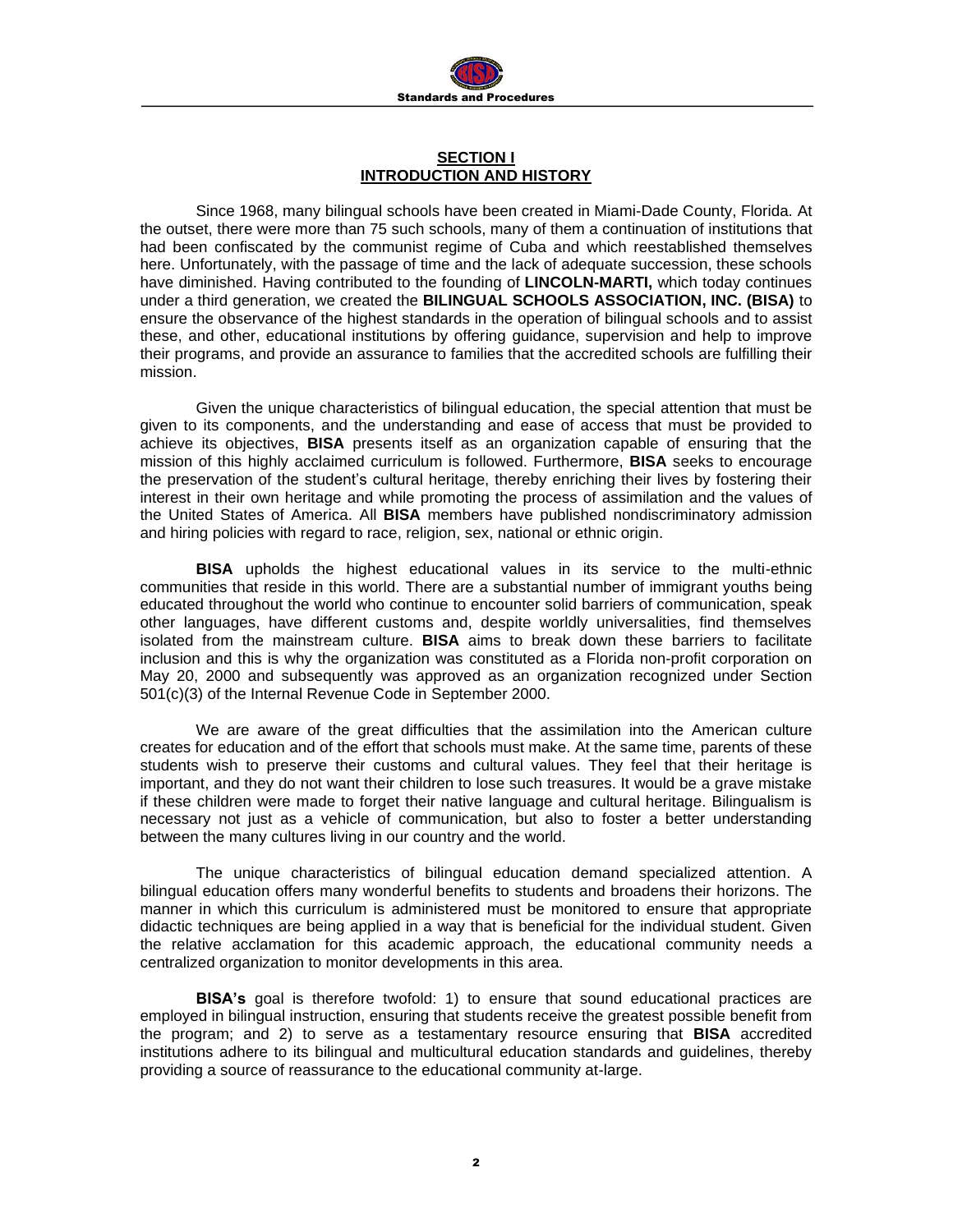Established by-laws and standards are used to evaluate a school for initial or continuing membership. Both subjective and objective measurements of performance are employed during the evaluation process. A school is judged by numerous objective standards. The success a school is having in carrying out its published philosophy is of utmost importance. This is always uppermost in the minds of the evaluators and the Board of Directors as they make their accreditation decision.

Its goal is not only to accredit programs that are bilingual, in English and Spanish, but also bilingual and multicultural programs for speakers of other languages. The objective is to make the highly acclaimed practice of bilingual and multicultural education an inclusionary one rather than an exclusionary one.

In Miami-Dade County, there are students from more than 160 different countries who speak from among 90 different languages. These youngsters deserve the opportunity to participate in accredited programs that embrace the children's background and nurture their cultural awareness, instilling pride in their heritage while helping them acclimate to their new home. By providing students with the opportunity to obtain the benefits of a quality multicultural education program, we will be opening countless doors to them in our multicultural society. South Florida is the ideal setting for the creation of this endeavor, which will serve to improve the quality of bilingual education of future generations, bringing together the schools throughout the world that meet the standards of **BISA** and who adopt its by-laws, standards and procedures.

#### **SECTION 2 STANDARDS FOR MEMBERSHIP**

- I. Organization and Administration
	- a. For a school to apply for membership in **BISA**, it must adhere to the following requirements:
		- i. Have an established Campus that meets all local, state, and federal laws.
		- ii. Have an organized structure under the laws of the state in which it operates.
		- iii. The school must have a published statement of non-discrimination and may not discriminate in its admissions or hiring policies.
		- iv. Have completed at least three (3) years of successful operation as an educational institution.
		- v. Have students enrolled in at least five (5) different elementary grades or groups. Each grade or group must have its own individual classroom and homeroom teacher.
		- vi. Require the teaching of the Spanish language, or another foreign language or culture, within the established curriculum. In addition, the school must encourage the faculty and student body to participate in events and activities that help to stimulate Hispanic or other cultures. Furthermore, a majority of its faculty members must speak Spanish or another foreign language fluently.
		- vii. Make evident that it meets prescribed standards and is operated in accordance with the **BISA** By-Laws and its Code of Ethics.
	- b. There shall be two types of memberships in **BISA**: Affiliated Member, and Accredited Member.
		- i. An Affiliated Member must follow the **BISA** standards and procedures. An initial, non-refundable application fee of \$1,000.00 must be paid by the prospective Affiliated Member, in addition to annual dues which are determined as follows: schools with between 50 and 100 students, \$300.00; schools with between 101 and 200 students, \$600.00; schools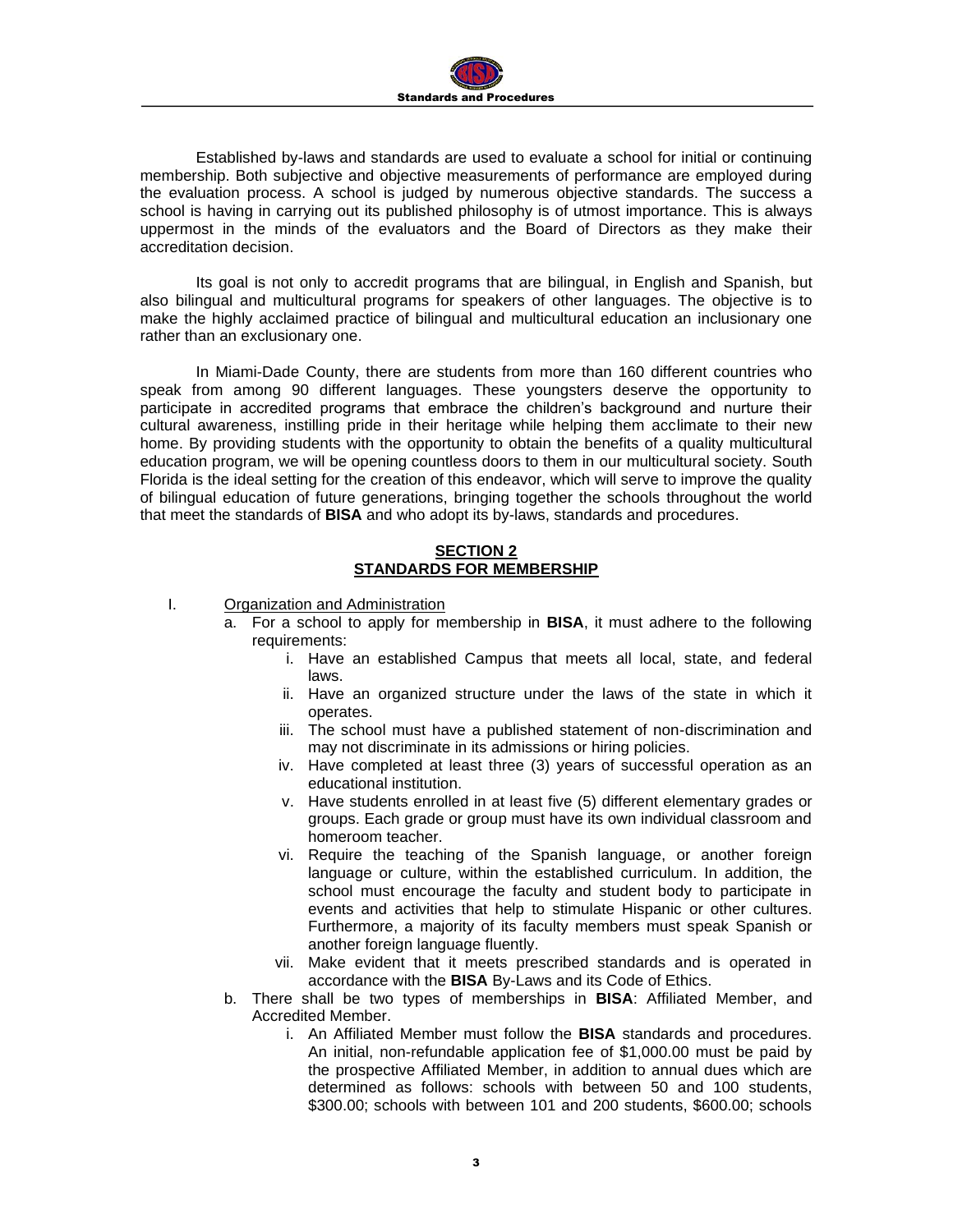

with more than 200 students, \$3/student. Schools that are interested in joining **BISA** as Affiliated Members must complete the membership application and enclose the non-refundable application fee in their submittal to their Board of Directors of **BISA**. The Board of Directors will then evaluate the application and render a decision in a period of no more than sixty (60) business days following receipt of the completed application packet. The decision of the Board of Directors cannot be appealed. The Board of Directors shall also be held harmless for its decision. Affiliated Members will be able to participate in **BISA**sponsored activities that are created for the benefit of the Affiliated Membership. Affiliated Membership will also be provided with appropriate credentials denoting their membership in **BISA**.

- ii. An Accredited Member must follow the **BISA** standards and procedures and submit to periodic compliance evaluations conducted by **BISA**. An initial, non-refundable application fee of \$2,000.00 must be paid by the prospective Accredited Member, in addition to annual dues which are determined as follows: schools with between 50 and 100 students, \$1,000.00; schools with between 101 and 200 students, \$2,000.00; schools with more than 200 students, \$10/student. The initial application procedures for Accredited Member status are identical to the application procedures for Affiliated Members, however Accredited Member candidates must also follow the procedures described herein to obtain accreditation from **BISA**. Upon approval by the **BISA** Board of Directors, and pending accreditation, Accredited Member candidates are entitled to enjoy the rights and privileges associated with Affiliated Membership status. After receiving accredited status, the Accredited Members will be recognized as such and will enjoy the rights and privileges of Accredited Members.
- c. Only schools that are accepted by the **BISA** Board of Directors as Accredited Members may hold Accredited Member status.
- d. Once a school is accredited, it may hold that status for a period of four (4) years, at which time it must once again present itself for a full evaluation, absent superceding circumstances.
- e. All promotional literature shall contain accurate information concerning philosophies, objectives, facilities and the various aspects of the school.
- II. Schools with Multiple Campuses
	- a. Schools that have more than one campus must apply for accreditation for each individual campus. Each campus must follow the same application procedures and adhere to the same standards. Each campus will be responsible for paying separate fees accordingly. Each campus will be either approved or denied membership accordingly.
	- b. If the **BISA** Board of Directors determines that a new school applicant has a name which is considered misleading or similar to the name of an existing member, the Application for Membership may be automatically denied.
	- c. If an existing **BISA** member school opens a new campus, the new school may be accredited under the original criteria utilized to accredit the member school, if the new campus meets the following criteria:
		- i. The new campus must be located within the same county.
		- ii. A Self-Study must be completed with information pertinent to the new campus and all the fees required at the time of the new application must be paid.
		- iii. The new campus must have the same philosophy, mission statement and academic standards as the existing, accredited school.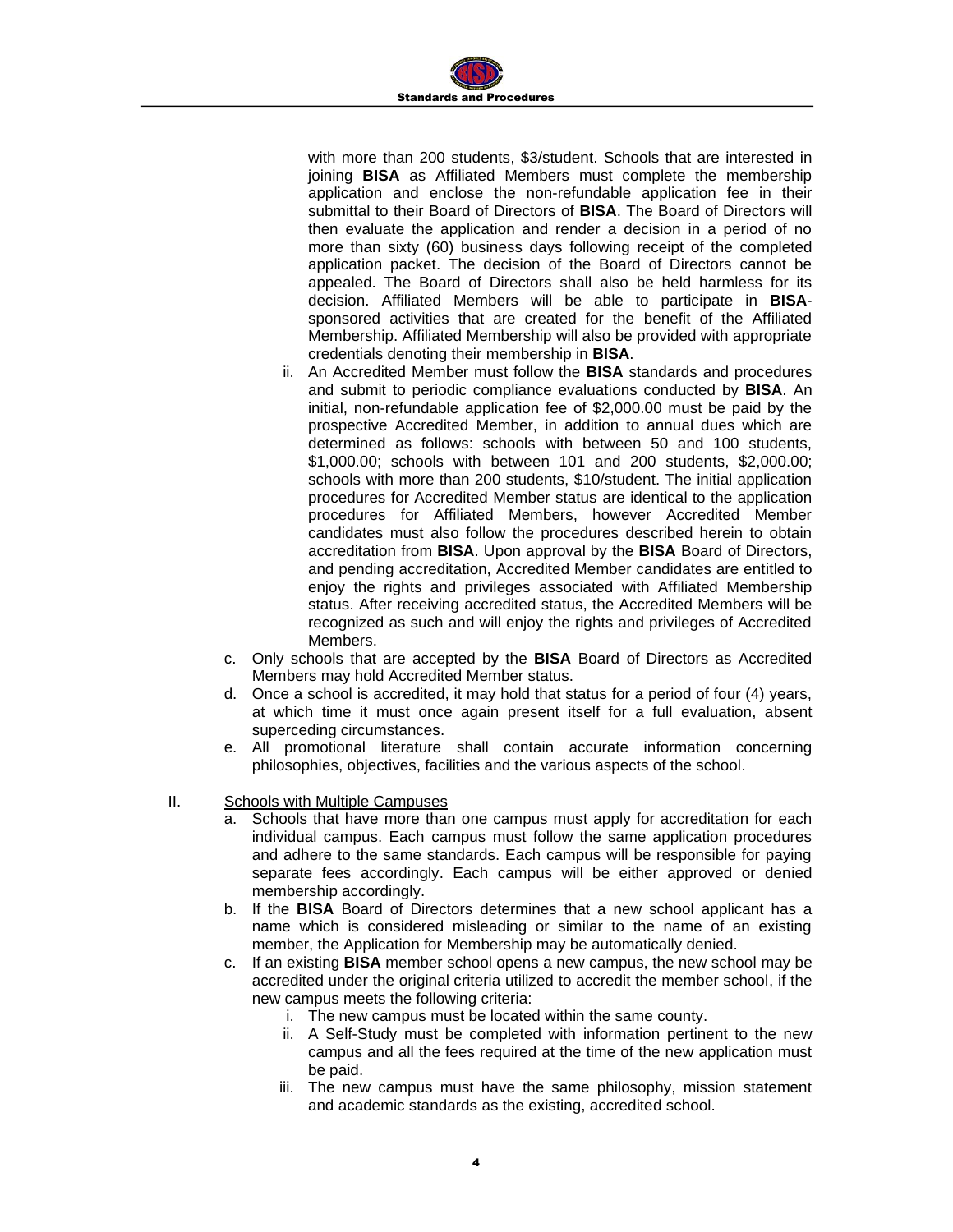

- iv. The new campus must publish the same or similar brochures/advertisements and academic standards as the member school.
- v. The new campus must be owned/administered by the same organization as the member school.
- vi. Upon receipt of the Self-Study for the new campus, and verification of the aforementioned criteria, a Visiting Committee will be appointed to visit the school and verify compliance with BISA standards. The Committee will have a period of three (3) months from the receipt of the Self-Study to visit the new campus and submit a report to the Board of Directors.
- vii. The Board of Directors will evaluate the report of the Committee and will determine if the new campus may be granted immediate accreditation.

Each individual circumstance not specifically addressed in the Standards and Procedures manual shall be resolved by a two-thirds majority vote of the BISA Board of Governance.

## **SECTION 3 GENERAL EVALUATION PROCEDURES**

- I. Procedure Except for the process for obtaining and submitting the original application, the procedures for a school applying for initial accreditation and those member schools applying to renew their accreditation are similar.
- II. New School Applicants
	- a. Once a school feels that it can meet the philosophy and requirements stipulated in Sections I and II above and makes the decision to proceed with the application process, it must make a written request for an Initial Application form. After completing the application packet, the documents must be returned to **BISA**, for review, along with an official check in the amount of \$2,000.00 for the application fee. NOTE: The application fee is non-refundable, and payment of the fee has no bearing on the accreditation decision.
	- b. After the application packet including the application fee is received, a Self-Study form will be mailed to the school so that it can begin the process of accreditation.
	- c. The self-study form must be completed and submitted in a maximum period of six months from the date of mailing of the Self-Study form for review by **BISA**. If the Self-Study is not received within the allotted period, the application will become null-and-void. If a school wishes to resume the accreditation process after the nullification of its application, it must begin the application process anew, including the payment of the then-applicable application fee.
	- d. Each school must spend a minimum of three months, and up to six months preparing its Self-Study.
	- e. After receiving the applicant's Self-Study, a minimum time of six months must pass before the applicant can be scheduled for a site visit by the Evaluation Committee.
	- f. Upon being advised that a new applicant is ready for evaluation, the Executive Officers will designate a date for the visit of the Evaluation Committee to the applicant school. Site visits will take place only during the months of October and November, unless otherwise agreed upon by the majority of the Board of Directors.
	- g. The Self-Study must be completed at least two weeks before the date that the Evaluation Committee is scheduled to visit the applicant school. Copies of the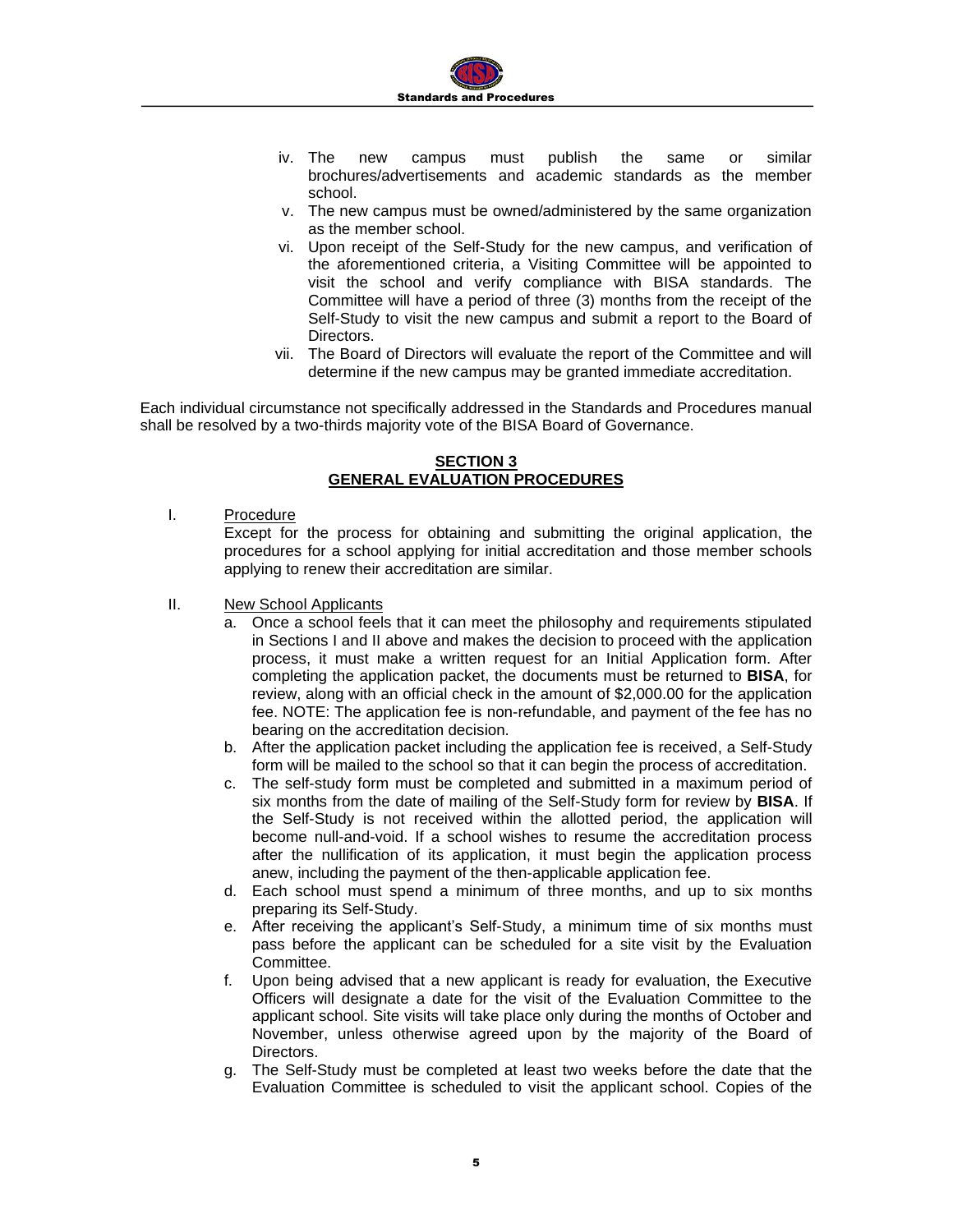

completed Self-Study must be mailed or hand-delivered to each member of the Evaluation Committee at this time.

- III. Accredited Member Schools
	- a. All member schools will be re-evaluated every four years.
	- b. An accredited school must begin working on its Self-Study between six months and one year before the end of the accreditation term.
	- c. The Self-Study must be submitted via e-mail to each member of the Evaluation Committee at least two weeks prior to the scheduled date of the Evaluation Committee's visit.
	- d. The school must print one hard copy and have it available for the Evaluation Committee the day of the visit.
	- e. Within two months after the Evaluation Committee completes the visit to the school applying for re-accreditation, the President will prepare and e-mail a Final Report indicating all commendations, recommendations and/or violations observed. Evaluation Committee members will also receive this report via e-mail. If there are recommendations but no violations, the school will be re-accredited. The school will then have three months to respond, in writing, to all recommendations given. If there are violations, the school shall be placed on probationary status. It will then have six months to satisfy all violations or lose its accreditation.
	- f. It is the responsibility of each member school to notify the President, in writing, once all violations have been corrected. Two members of the Evaluation Committee will then revisit the school to verify compliance. After this visit is completed, the committee members will prepare and submit a Final Report giving the recommendations to the board. The school will then be either granted Provisional Member status for one year, effective as of the date school was formally notified, or be denied accreditation.
	- g. If a member school is denied accreditation, the School Head shall be informed via e-mail. The school must then immediately cease to identify BISA as its accrediting agency.
	- h. With a majority vote the Board of Directors has the right to deny accreditation to any school that does not meet all the published standards or that fails to abide by its code of ethics. The decision of the Board is final, and the Board shall not be held liable for its decision, whether collectively or individually.
	- i. Once an accredited school has been formally denied membership, a period of two full calendar years must elapse before it may reapply. Once it re-applies, the school will be considered a New School Applicant and the latest available published standards will be applicable.
	- j. If the Board of Directors receives an adverse report about an accredited member school, it may require a visit or inspection, or both, to investigate the complaint. After the investigation is completed, the Board of Directors has the right to determine whether accreditation should be revoked. Advance notice for such an inspection shall not be required.
	- k. Schools that do not submit their annual dues or that do not deliver to the Evaluation Committee their Self-Study within the specified time frame, will forfeit their accredited status. Notification of non-accredited status shall be made by Certified Mail directly to the Principal/Owner or Head of School.
	- l. Accredited schools must submit to the President an Annual Report Form together with the annual dues, by October  $31<sup>st</sup>$  of each year, or the school may forfeit its accredited status. The forms will be mailed to all Members in the fall of each year.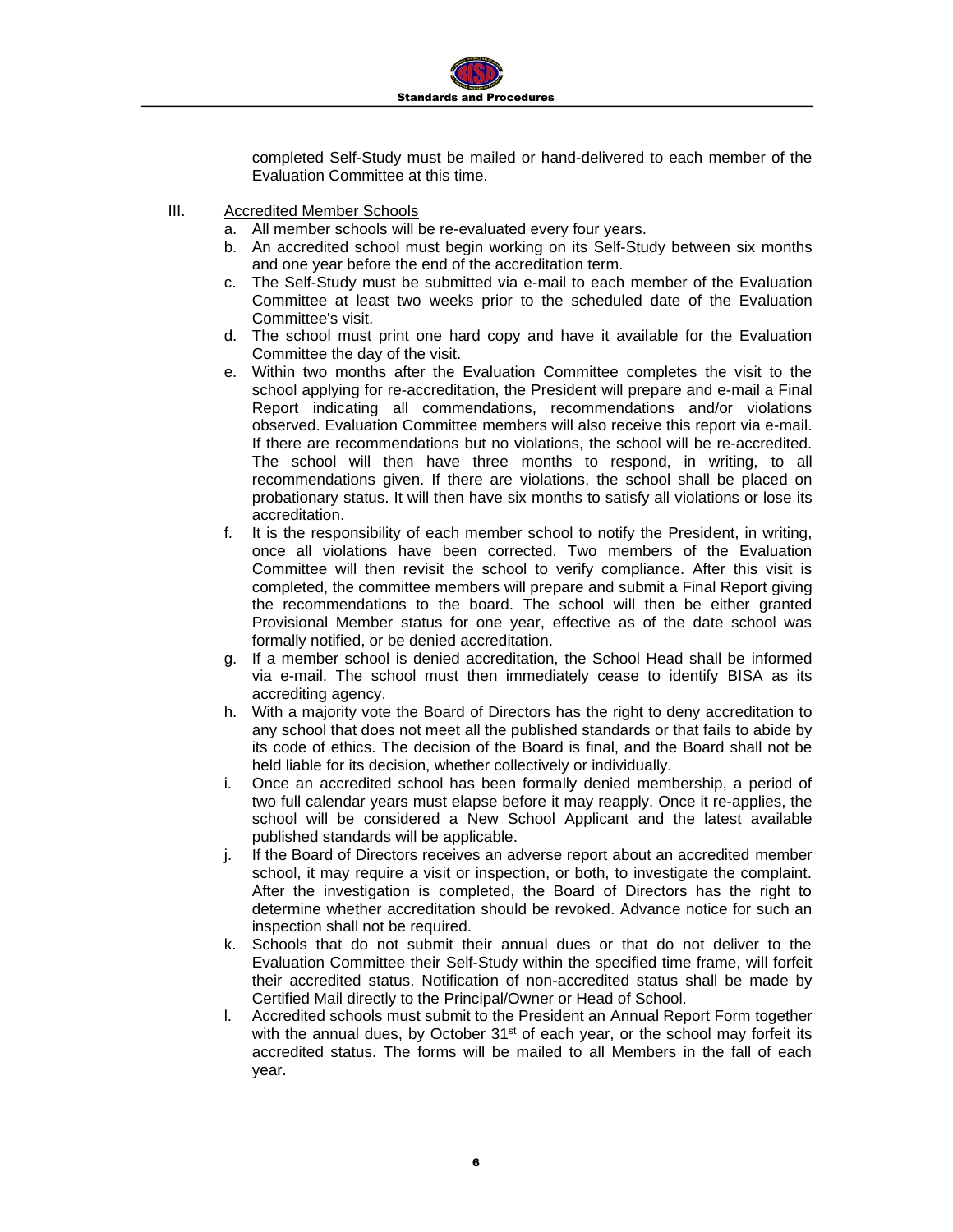

- IV. Evaluation Committee Visits
	- a. The members of the Evaluation Committee are designated by a majority vote of the Board of Directors.
	- b. Only schools that are in good financial standing with **BISA** will be scheduled for a visit by the Evaluation Committee.
	- c. The Evaluation Committee shall include the President of **BISA** or the President's designee and two members from currently accredited schools. The President of BISA shall serve as the committee's chairperson.
	- d. Site visits may be conducted in-person or remotely, at the discretion of the committee's chairperson.
	- e. The length of each site visit shall be determined by the Chair of the Evaluation Committee, taking into consideration the scope of the program, the respective sizes of the faculty and student body, and any mitigating factors (i.e.: multiple campuses).
	- f. The school being evaluated must reimburse **BISA** for all expenses incurred by the Evaluation Committee in relation to the site visit.
- V. On-Campus visit requirements
	- a. A secluded and comfortable room must be provided for the Evaluation Committee's visit. This room shall have a table, telephone, computer and Internet access as well as access to restroom facilities.
	- b. The following materials must also be made available to the Evaluation Committee, in the designated room:
		- i. A map of the school campus.
		- ii. Class schedules with the names of the teachers and the classrooms identified in a manner that correlates to the map.
		- iii. Detailed inventory of all textbooks used by the school in its curricula (including title, publisher, and copyright information for each book).
		- iv. Published curriculum for each grade level.
		- v. Copies of all published brochures/advertisements, handbooks, policy/procedure manuals, yearbooks, and any other school-related publications.
		- vi. Copies of all extra-curricular schedules, including a detailed description of each activity.
		- vii. Copies of all class schedules.
		- viii. Copies of the student roster sorted by grade level.
		- ix. Faculty meeting agendas.
		- x. Samples of all student-related reports/forms (i.e.: report cards, evaluations, accident/incident reports, conduct referrals, etc.).
		- xi. Each teacher must provide a daily lesson plan for each subject being taught, curriculum guidelines and attendance logs.
		- xii. Each school must have a centralized "fire-proof" file cabinet containing the following:
			- 1. Individual files for each employee (administration, faculty and staff). These must contain an application for employment, personal resume, recommendation letters, criminal background check results, health certificates, copies of degrees and college transcripts, annual continuing education certificates, First-Aid/CPR certificates and food service certificate (if applicable), any pertinent awards, etc.
			- 2. ii. Individual files for each student. These must be organized by grade in alphabetical order. These files must contain birth certificates, updated registration forms with disclaimers, past transcripts, standardized test scores, immunization records and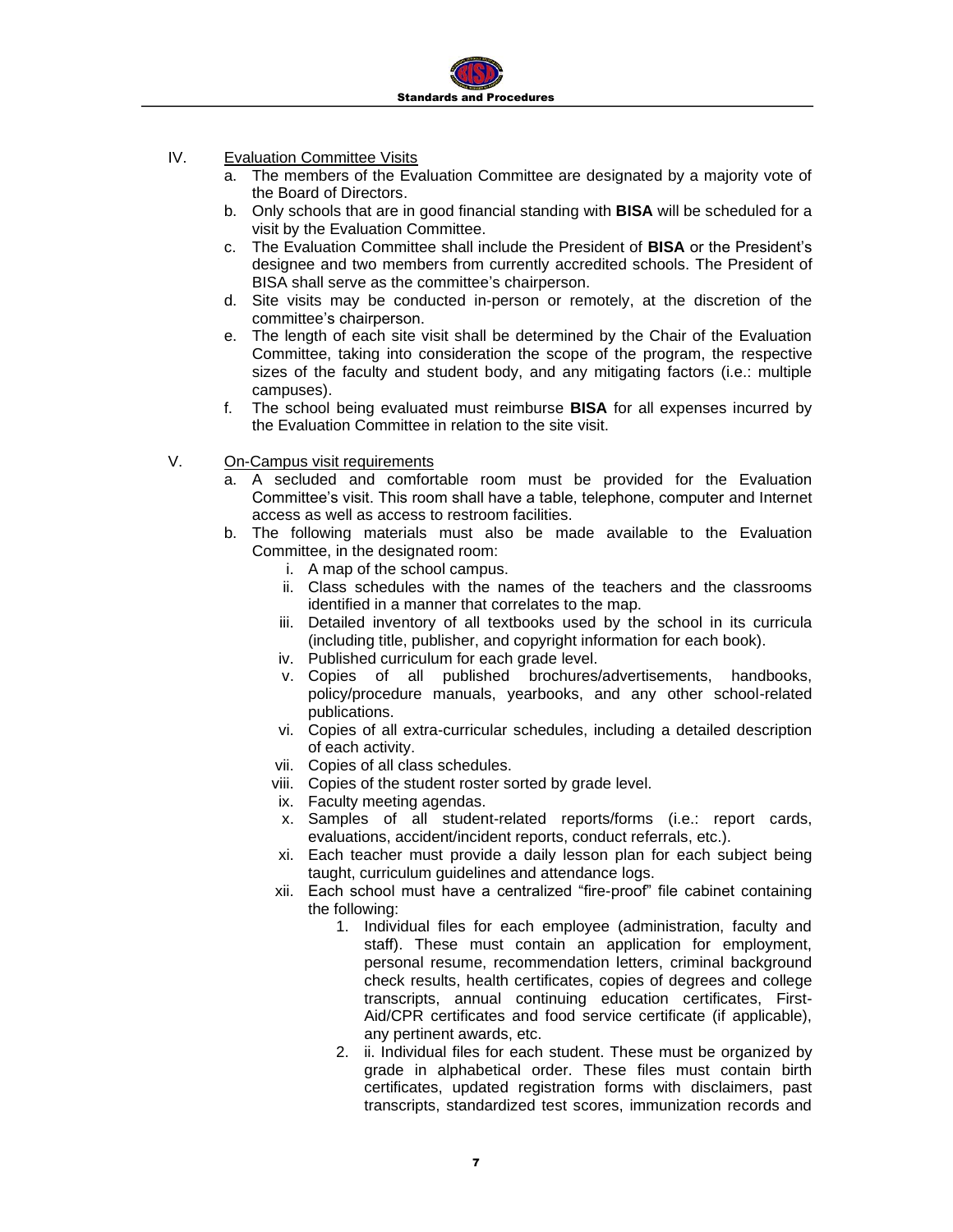health certificates, and all cumulative records available, including copies of progress reports and any pertinent psychological reports.

- 3. All student grades, school records and financial records must be saved in electronic format and a back-up copy must be stored away from the school campus and/or in an external data storage system or cloud.
- 4. All administrative information must be backed up a minimum of once per week and securely stored outside of the school campus such as in an external data storage system or cloud.

# **SECTION 4 GENERAL STANDARDS**

- I. Philosophy and Objectives
	- a. The school must:
		- i. Maintain a published philosophy by which its program is developed and maintained. All members of the school community, including faculty, staff, students, and parents, must be made aware of this philosophy.
		- ii. Publish a list of objectives to summarize its educational program.
		- iii. Hold regular faculty meetings to develop a program that meets its objectives. Each faculty meeting must be documented by the use of a written agenda and recorded minutes.
		- iv. Conduct professional staff evaluations of its progress in attaining its objectives.
		- v. Issue administrative policies and procedures to faculty and staff in a written form.
		- vi. Conduct written observations/evaluations of teachers to ensure that they comply with the prescribed academic program.
		- vii. Maintain documented evidence of professional growth and improvement of staff members through formal and informal programs of study.
- II. Non-Discriminatory Policies

All member schools must publish a written statement indicating they do not discriminate in admission or employment on the basis of race, sex, religion, national or ethnic origin. It must also indicate that it follows the laws of the Americans with Disabilities Act (ADA) and therefore cannot discriminate on the basis of any disability.

# III. School Leadership/Administration

- a. The school's administration shall have the autonomy to meet goals for achievement and instruction and to manage day-to-day operations effectively.
- b. The school must maintain an up-to-date website and it must include nondiscriminatory policies, mission statement, philosophy and objectives, school programs, calendar, extracurricular offerings. The site must provide ample information to the community about the school.
- c. The school's administration shall have a School Improvement Plan (SIP) available. The SIP must include future goals, action plans, resources involved (including personnel), action plans and timelines.
- d. The school's administration shall establish policies and support practices that ensure effective administration of the school. These shall foster a culture consistent with the school's purpose and direction
- e. The school's administration shall actively and consistently support and encourage innovations, collaboration, shared leadership and rigorous professional growth.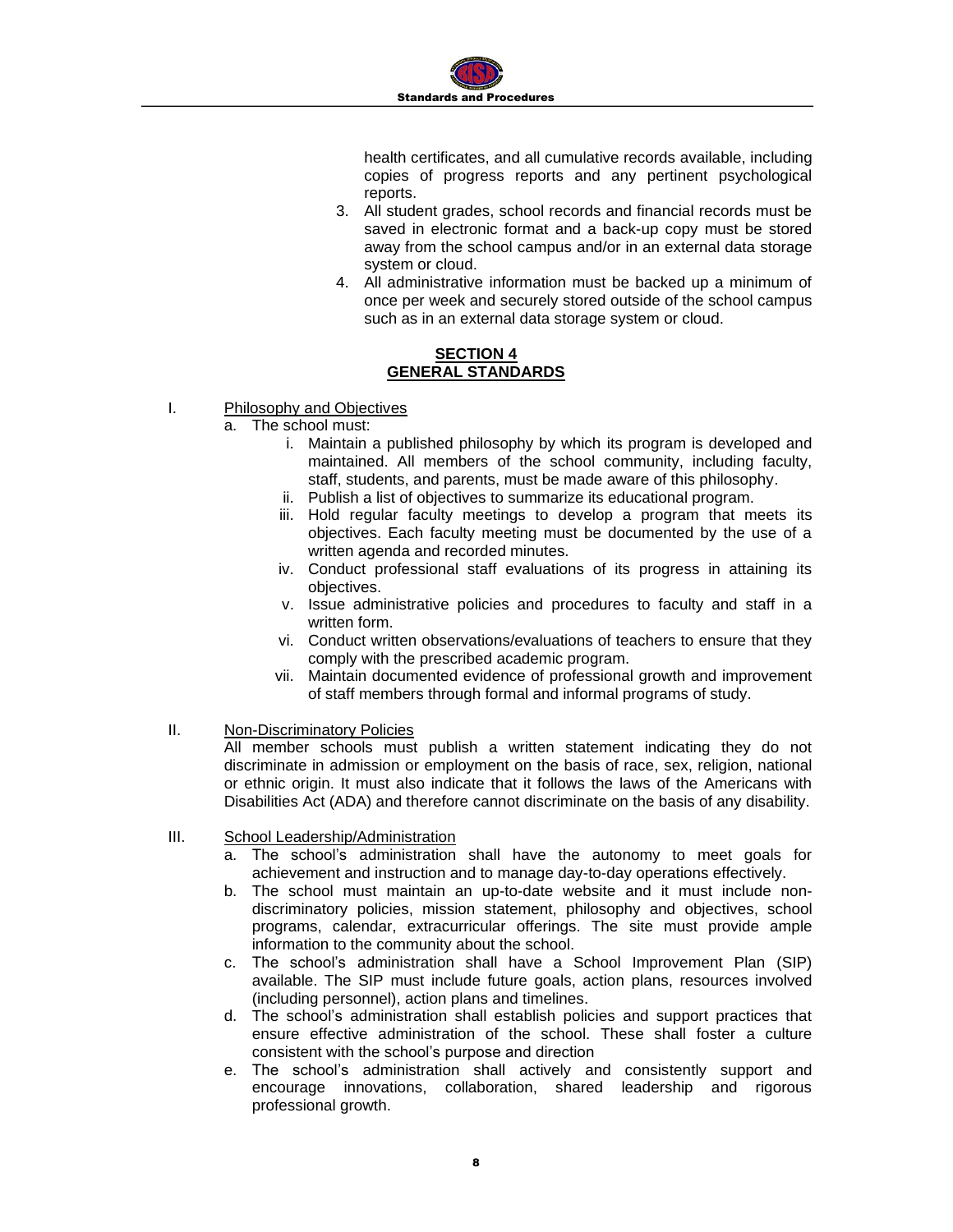

- f. School leadership and staff shall commit to shared values and beliefs about teaching and learning supporting challenging educational programs and learning experience including achievement of learning, thinking and life skills.
- g. Supervision and evaluation processes of faculty and staff are consistently and regularly implemented by the school's administration. The primary focus of this process is improving professional practice and ensuring student success. The results are analyzed and used to monitor and effectively adjust professional practices.
- h. The school's administration shall provide mentoring, coaching to support and induction programs consistent with the school's values and beliefs about teaching and learning.
- i. The school's administration must monitor and communicate comprehensive information about student learning, conditions that support student learning, and the achievement of school improvement goals.
- IV. Administration, Faculty and Staff Qualification and Requirements
	- a. The Director or Principal must be at least 25 years old and must have a minimum of a bachelor's degree and at least five years of successful administrative experience in the United States. In addition, all BISA directors must have completed required coursework and have been granted the DCF required Director's Credential Certificate.
	- b. Teachers of two- to four-year-old children shall comply with any one of the following:
		- i. A two-year Associate of Arts Degree (AA) plus a minimum of twelve (12) hours of continuing education courses each year in childcare/early childhood education.
		- ii. At least three years of continuous teaching experience in early childhood education and a minimum of twelve hours of continuing education courses each year in childcare/early childhood education.
		- iii. In addition, both lead teachers and teacher's assistants must have completed the Dept. of Children & Families' 40-Hour Child Care training course. This course includes: 20 hour "Introductory Child Care Training Course," 10 hours of "Behavioral Observation and Screening Course." and 10 hours of "Specialized Training" in either Developmentally Appropriate Practices for Infant & Toddlers, Young Children, Elementary-Age Children, or Special Needs Children.
	- c. Teachers in Kindergarten through Grade 12 must have at least a bachelor's degree from an accredited institution and preferably several years of teaching experience, in addition to participating in continuing education courses.
	- d. All Teachers in middle and secondary schools must teach in-field and participate in ongoing yearly continuing education courses. Teachers of students with exceptionalities must have a minimum of a bachelor's degree in Exceptional Student Education (ESE) and preferably, have a Professional Educator's Certificate in ESE.
	- e. Per Florida Statutes Section 1002.421, all private school employees and personnel with direct student contact must undergo a state and national background screening by filing a complete set of fingerprints with the Florida Department of Law Enforcement (FDLE). Level II Fingerprints must be submitted electronically.
	- f. Childcare level employees must comply with all requirements and screenings set forth by the State of Florida's Department of Children and Family Services (DCF).
	- g. Cafeteria personnel must pass the Food Handler or Food Manager On-Line Course and have their credentials on file.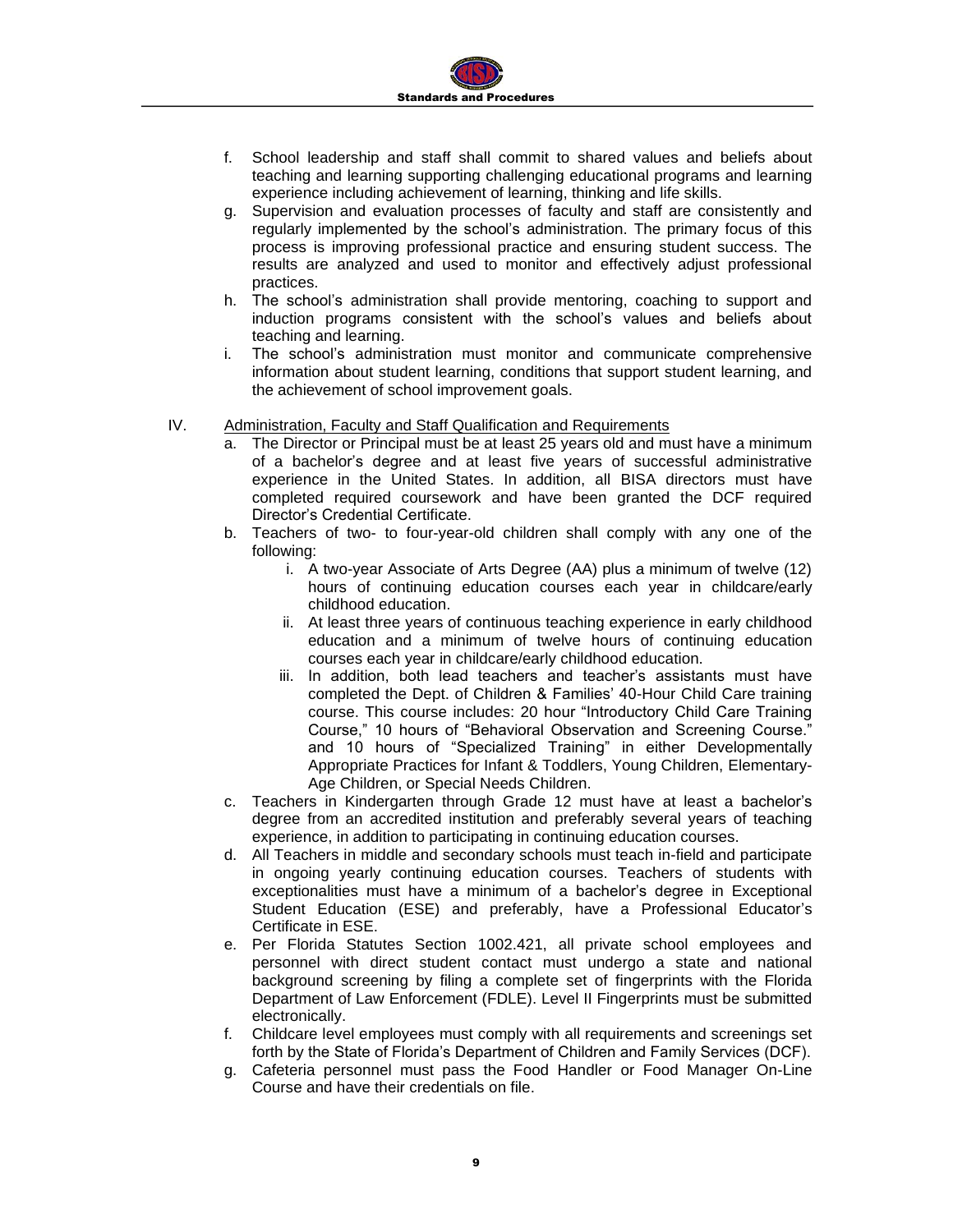

- h. All Employees must have on file a completed Form I-9, Employee Eligibility Verification Form.
- i. All Instructional personnel and school administrators in a position that requires direct contact with students are required to read and acknowledge with their signature the new screening standards, per the State of Florida's Ethics in Education Act.
- j. The teaching faculty and administrative staff shall be of sufficient number that their work may be distributed to implement the full program of the school satisfactorily. Attention shall be given to the appropriateness of class size and teacher-student ratio insofar as they relate to acceptable teaching conditions, method and student loads. Provision should be made for the needs and interests of individual students consistent with the school's philosophy.
- k. Instructional staff members shall spend the majority of the day teaching in the field(s) in which they are credentialed.
- l. Teachers must personalize instructional strategies and interventions to address individual learning needs of each student. They must use instructional strategies that require students to apply knowledge and skills, integrate content with other disciplines and use technologies as instructional resources and learning tools.
- m. Teachers must participate in collaborative learning meetings to share information that can be beneficial to improve instruction and student learning. Agendas and minutes of these meetings should be made available.
- n. The overall faculty should be sufficiently versatile in background, age and aptitudes to provide the school with the type of leadership and understanding needed to evoke the best from all of its students.
- o. Faculty Members must participate in continuous education programs in order to enhance professional learning.
- V. Programs/Curriculum

a. Programs**:**

- i. All programs should provide experiences for growth in social development, language arts, math, science, social studies, health, Spanish/foreign language, music, fine arts. Character education should also be included in the curriculum.
- ii. Although BISA schools are not required to conduct their classes in both Spanish and English, at least 30% of the faculty should speak both languages. Spanish courses, (including literature, grammar and composition), are required for grades K through 8, and must be available thru Grade 12.
- b. Curriculum:
	- i. The school shall have a curriculum consistent with its philosophy and objectives. It should be designed to effectively fulfill the needs of the students enrolled. It must provide equitable and challenging learning experiences that ensure all students have sufficient opportunities to develop learning, thinking, and life skills that lead to success at the next grade level.
	- ii. Teachers must have the school's curriculum readily available.
	- iii. BISA requires evidence of the school's continuing study and updating of the published curriculum.
- c. Lesson Plans:
	- i. Teachers are required to prepare and have readily available a detailed weekly lesson plan for each subject.
	- ii. Lesson plans must include objectives, procedures, materials and evaluation.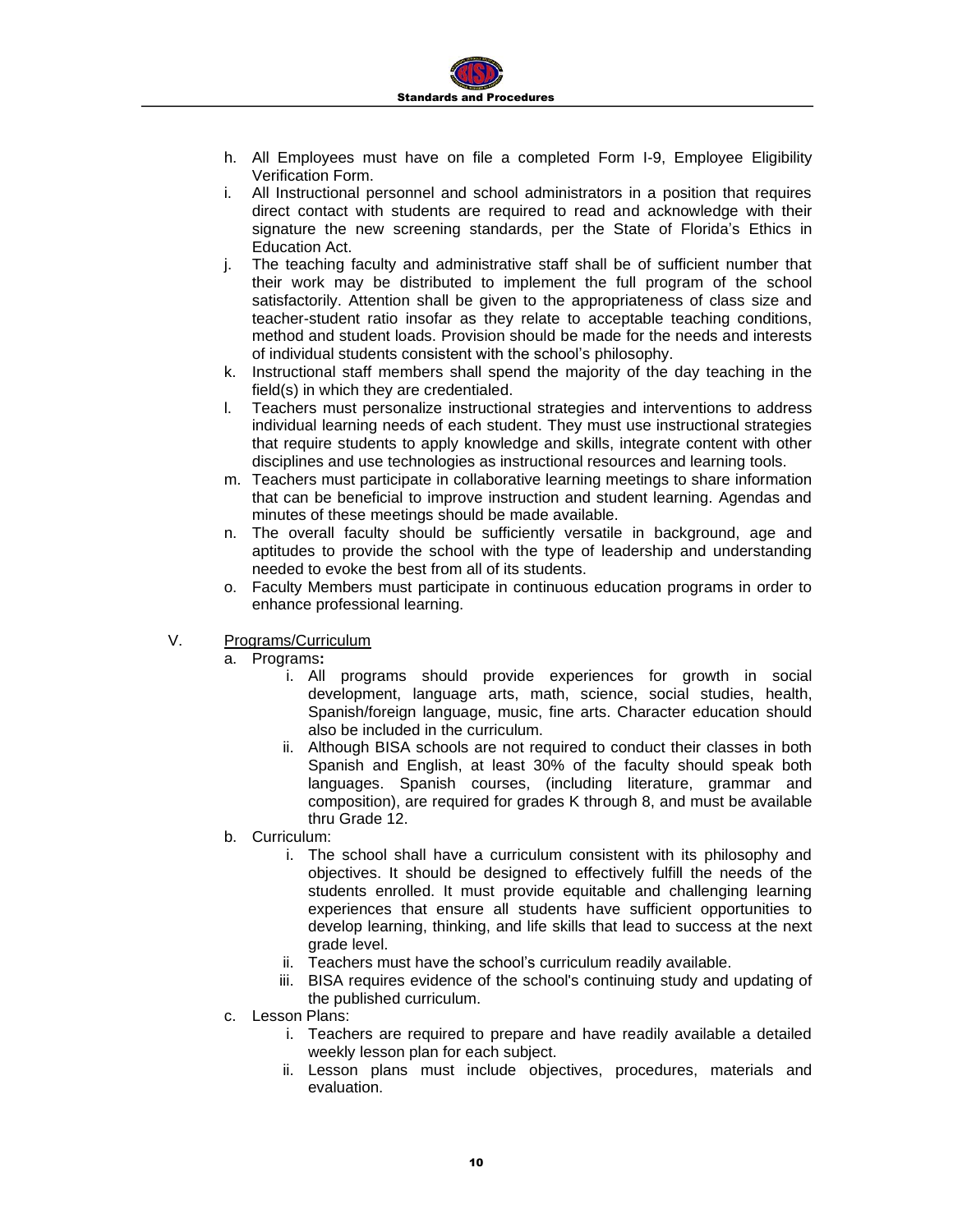- iii. Objectives must be clearly defined and must be organized in accordance with Bloom's Taxonomy.
- VI. Parent Communication
	- a. Communication between home and school is essential to all BISA schools.
	- b. Convenient times must be scheduled for a minimum of two annual parentteacher conferences per school year.
	- c. The school shall engage families in meaningful ways in their children's education and shall keep them informed of their children's learning progress through various sources including a web portal, online communication, newsletters, parent-teacher conferences, open house, progress reporting, among other strategies.
- VII. School Sessions/Calendar
	- a. The school day and school year shall be carefully planned to include the academic class schedule, laboratory periods (when applicable), study periods, assemblies, periods of recreation, nap time (for childcare) and periods for nonacademic activities.
	- b. A written schedule of daily activities and a written school calendar must be provided.
	- c. Extra-curricular activities must be planned, and a written schedule must be provided indicating days and times of each activity.
	- d. The school year must conform in length to that required by the Florida Compulsory Attendance Law, as directed by the State Board of Education.
	- e. There shall be a minimum of 170 actual days for each school year. A minimum of net instructional hours is required for each grade category, as follows:
		- i. Pre-Kindergarten (VPK): 540 hours
		- ii. Kindergarten: 720 hours
		- iii. Grades 1-12: 900 hours

*(These class hours do not include passing time, lunch, naptime, transition times, recess, or extracurricular classes.)*

- VIII. Records/Transfer
	- a. At least one set of records and permanent files for each student must be maintained safely in a **fire-resistant** file cabinet. These must contain the cumulative records of attendance, health and academic progress of each student.
	- b. Student academic records must be computerized and backed up on a daily basis on an external hard drive. This drive must be safely stored outside the school campus and/or on a cloud system.
	- c. Progress Reports/Evaluations must be sent to parents at regular intervals. These must include academic grade and comments on conduct and effort.
	- d. The student's cumulative folders shall contain permanent and current records showing each child's name, address, parent's name and employment information, pertinent phone numbers, persons authorized to pick-up Child, health information, physical examinations, evidence of required immunizations, all cumulative grades and standardized test results.
	- e. Schools should gather continuing data on former students as evidence of the school's effectiveness in reaching its objectives.
	- f. Schools that cease to operate must comply with the Florida Law, which requires its permanent student records to be turned over to either the County School District, the Florida Department of Education or BISA's main office.
- IX. Business And Finance
	- a. Financial Resources/Stability: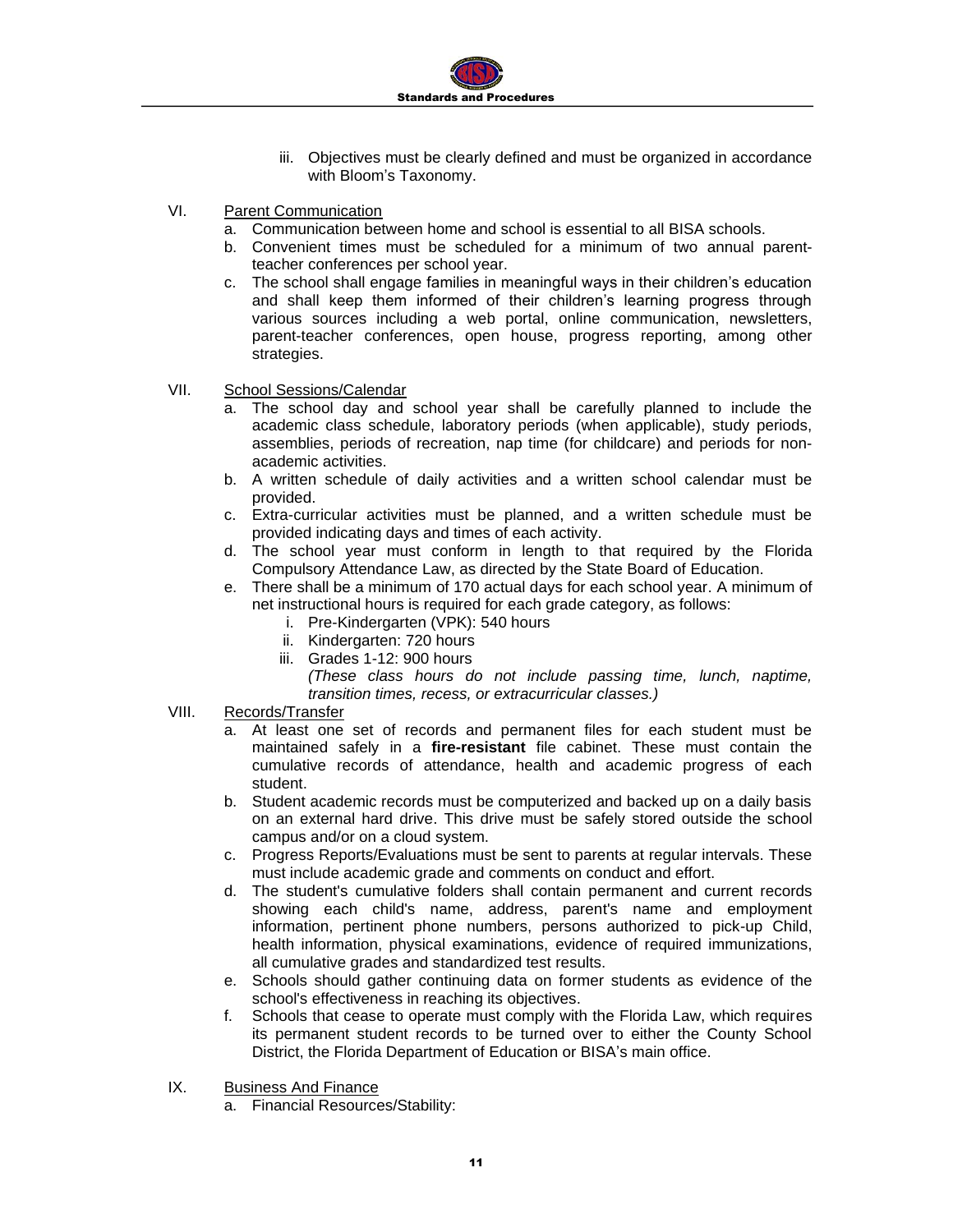

The financial resources and management of the school shall be such as to sustain an approved educational program consistent with the school's philosophy and objectives. Evidence of financial stability in the form of an audited financial statement and/or other relevant data must be available. The school must also have a printed Annual budget. The budget must include fiscal resources to fund all positions necessary to achieve the purpose and direction of the school. These documents must be provided to the Chairperson of the Visiting Committee.

b. Insurance:

All personnel shall be covered by both Workmen's Compensation and Liability Insurance. Liability insurance must provide a minimum coverage of \$3,000,000 per occurrence. In cases of proprietary schools, owners of properties must also obtain an additional liability coverage with a minimum of \$2,000,000. The school's Workmen's Compensation policy should be available to and understood by all employees. Those schools that do not meet this requirement must give evidence from an insurance carrier in writing of inability to obtain or just cause for not complying.

- X. Student Discipline and Morale
	- a. The school shall have a well-defined published student disciplinary policy with clearly defined procedures that are appropriate for each of the age groups or grade levels. This must be clearly written and distributed to students, parents and faculty. There must be evidence that this policy is understood and is effectively in operation.
	- b. There is to be evidence of self-discipline, care, and concern for fellow students. There should be evidence of a non-threatening atmosphere where children are free to grow and develop.
	- c. An effort should be made to build on children's strengths and encourage them to strengthen weaknesses.
	- d. The morale of the total school, including faculty, staff and students, shall be of sufficiently high quality to allow the program to be effective.
- XI. Health & Safety
	- a. Schools must have at least one member of the staff for every 50 students properly trained and prepared to administer First-Aid/CPR at all times.
	- b. A separate First-Aid or Isolation Room must be provided for the isolation of ill children. This room must contain a comfortable cot and a complete First-Aid kit. This kit must be available at all times to all staff members and must be placed out of the reach of children.
	- c. All personnel shall have a valid health certificate signed by a physician.
	- d. In case of contagious disease, the school must comply with existing state law.
	- e. At no time shall children be without adult supervision.
	- f. Driveways should be clearly marked with directional signage for safe dropoff/pick-up of students.
	- g. Pedestrian walkways must be clearly marked and separate from driveway areas.
	- h. Driveways must have sufficient vehicle stacking spaces for safe drop-off of students.
	- i. Dismissal times must be staggered, and dismissal process must be safe and well defined.
	- Traffic signs advising drivers to slow down for children must be visible.
	- k. Where dangerous traffic is in proximity to outdoor play areas, area must be protected with a tall fence with protective stanchions.
	- l. Playground equipment, buildings and grounds of the school shall be free of safety hazards including unfenced or broken equipment in play areas, exposed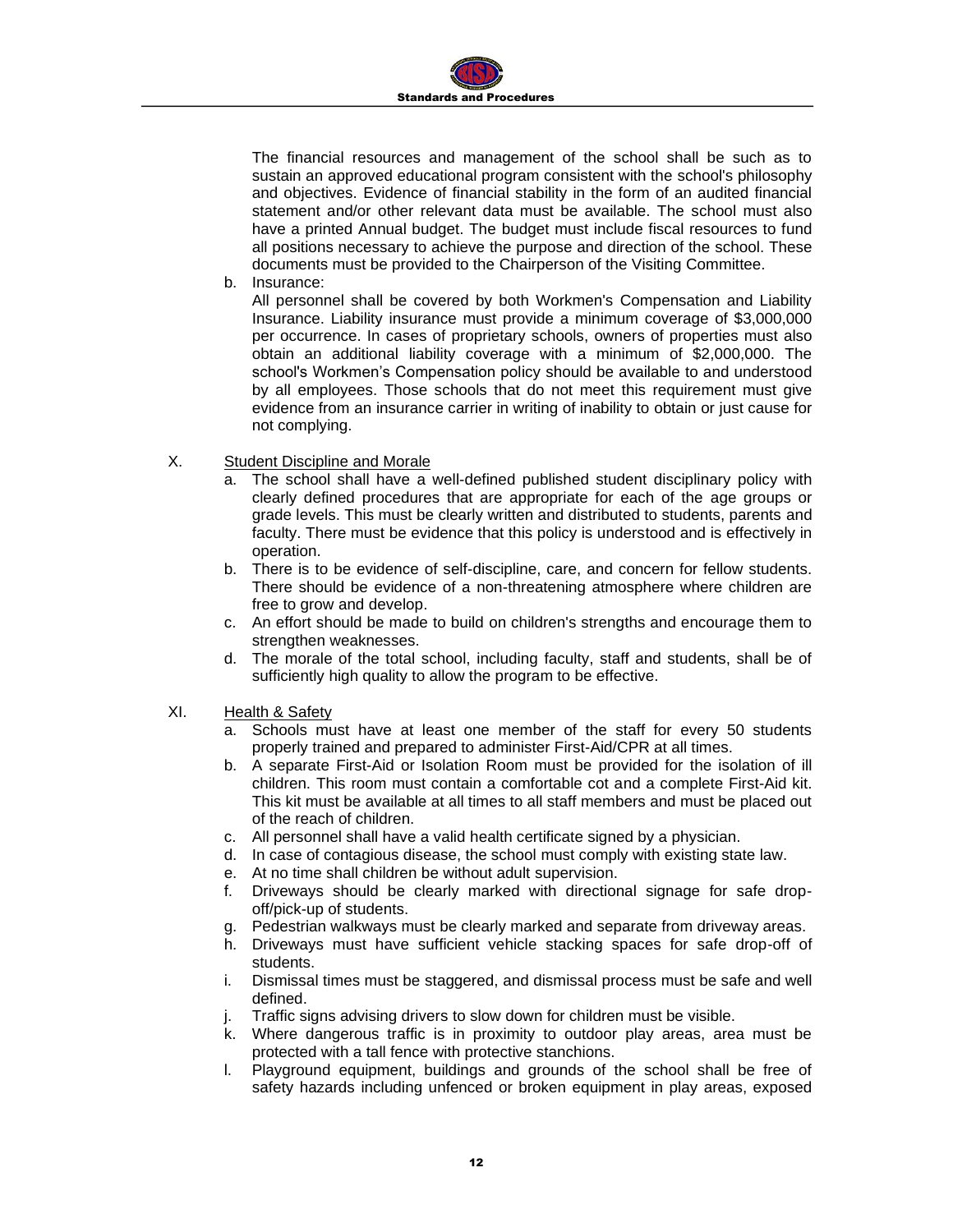

electrical wiring, dangerous stairways, broken glass, dangerous/broken flooring, inadequate ramps, poor lighting, lack of signage, among other hazards.

- m. All cleaning supplies, chemicals, gardening and maintenance tools must be kept and stored out of children's reach at all times.
- n. Fire extinguishers should be sufficient in number and type, properly placed around the school as required, and maintained and inspected regularly.
- o. A log of monthly fire drills must be maintained and posted at the main office. An annual Emergency Preparedness drill for lockdown or other emergency must also be posted and results of these drills must be documented.
- p. An accurate site plan with clearly identified Fire/Emergency exit routes must be placed by each room's primary exit door. Primary and secondary exit routes must be clearly defined with red/blue striping.
- q. Published health and safety policies must be provided and readily available. Health and safety issues must be discussed during all faculty meetings.
- r. Schools must have a published Emergency Procedures Manual and all teachers, students and staff must be trained and familiarized with all the emergency procedures of the school. This manual must be provided to the entire school community in either printed or electronic format.
- s. Schools must have accident/incident report forms available for teachers/staff at all times. These must be properly filled out giving all details of any accident or incident that takes place. One copy must be given to parents when child is picked up, and one copy must be filed in students' personal file.
- t. Per Florida law, all students must be fully immunized and must be screened for Scoliosis while in Grade 7.
- XII. Non-Harassment Policies
	- a. All schools must have written policies with regard to Harassment and Bullying, including cyber-bullying. These policies must include the following:
		- i. All forms of harassment must be strictly prohibited. The term harassment includes but is not limited to, slurs, jokes, and other verbal, graphic or physical conduct relating to an individual's race, color, sex, religion, national origin, sexual orientation, citizenship, age or disability. The term also includes sexual advances, requests for sexual favors, offensive touching, and other verbal, graphic or physical conduct of a sexual nature.
		- ii. Violation of this Policy by either an Employee or a student will subject them to disciplinary actions that may include immediate discharge, expulsion or possibly even criminal charges.
		- iii. Staff, faculty members and students are trained and given information regarding sexual harassment at the beginning of each school year.
		- iv. Students are instructed to immediately report to a member of the school's faculty or administration any incidents of harassment.
		- v. Once someone is identified as a harasser, a member of the administration must document the incident, confront the person(s) being accused and commence a grievance procedure to determine the disciplinary action and/or any appropriate strategies that will remedy the matter.
		- vi. All claims of sexual harassment will be thoroughly investigated and documented accordingly.
- XIII. Compliance with State/Federal Laws and Regulations
	- a. Schools must be in compliance with all applicable federal, state, county and city health, safety and sanitation codes, including immunization schedules and any local regulations.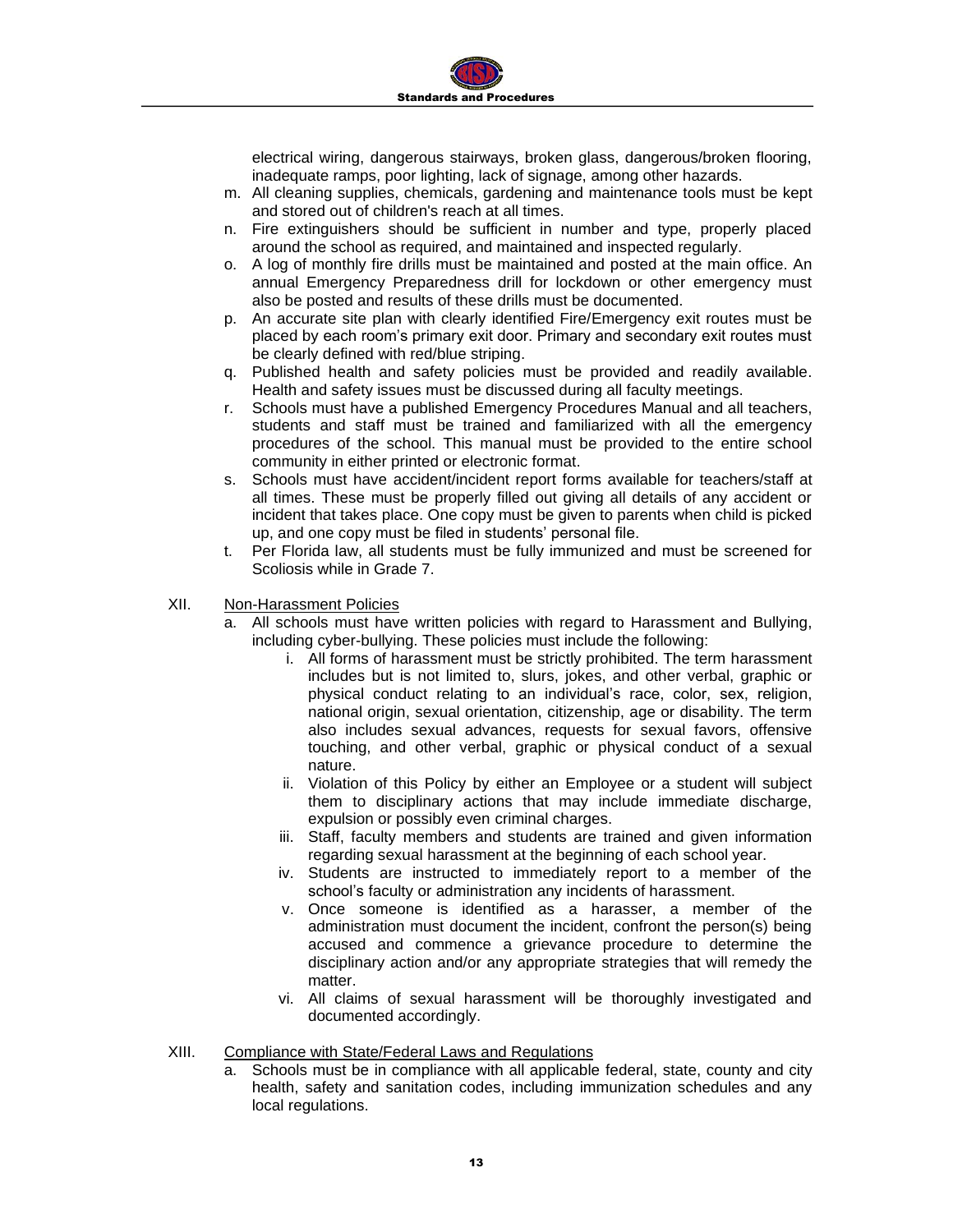

- b. Schools must be subject to regular local Department of Children and Families (DCF), Health Department and fire department inspections. Schools participating in federally funded programs shall also be inspected by each entity to ascertain compliance of their standards.
- c. All licenses must be current and must be clearly displayed at all times.
- d. Schools must comply with all Child Abuse & Neglect Reporting requirements defined in [www.dcf.state.fl.us/abuse/report](http://www.dcf.state.fl.us/abuse/report)
- XIV. Transportation
	- a. Schools that do not own buses but have the need to sub-contract buses or vans must clearly indicate this in all brochures. A disclaimer clause must be included in all field trip permission forms.
	- b. Schools that own buses must abide by the following:
		- i. All drivers must be reliable, careful and properly licensed according to State law.
		- ii. Vehicles must be regularly inspected by qualified personnel and operate in accordance with applicable laws. This inspection report must be posted in a conspicuous place.
		- iii. Adequate insurance must be maintained on all vehicles. The minimum amount of vehicular coverage shall be at least \$2,000,000.00 per occurrence.
		- iv. Schools failing to meet these requirements must provide written evidence from an insurance carrier documenting just cause for not complying.

# XV. Physical Plant; Facilities and Equipment

- a. The plant, equipment and facilities shall be suited to the purpose and adequate for the operation of the total program of the school. They shall be maintained in a manner assuring the health and safety of the students, faculty and staff.
- b. Schools must maintain a proper age-appropriate educational atmosphere.
- c. Schools must maintain a written maintenance schedule.
- d. School facilities must be in compliance with all state and federal environmental laws.
- e. All buildings should be of sound construction, should provide sufficient light and ventilation and should be properly cleaned and maintained. All ramps and steps must be code compliant and cannot pose a tripping hazard.
- f. Air-conditioning and heating units should be adequate and in good working order at all times.
- g. Sufficient sanitary drinking fountains must be provided at convenient locations throughout the campus.
- h. Closets, storage space and shelves should be provided for needed equipment and classroom materials.
- i. Restrooms must have outside ventilation. There should be at least one toilet and one wash basin (sink) for every twenty (20) children, with a minimum of two (2) for each school.
- j. Restrooms must be kept clean and odor-free. Each bathroom must have a mirror, towel and soap dispenser and sufficient waste receptacles with liners.
- k. Restrooms must be designated for different grade divisions or age group; i.e. pre-school, elementary, middle and high school.
- l. Play areas must be properly equipped and maintained. They must be completely fenced in.
- m. Outdoor equipment should be scaled to meet the needs of each age group. They should be sufficient to provide physical activities, social development and imaginative expression.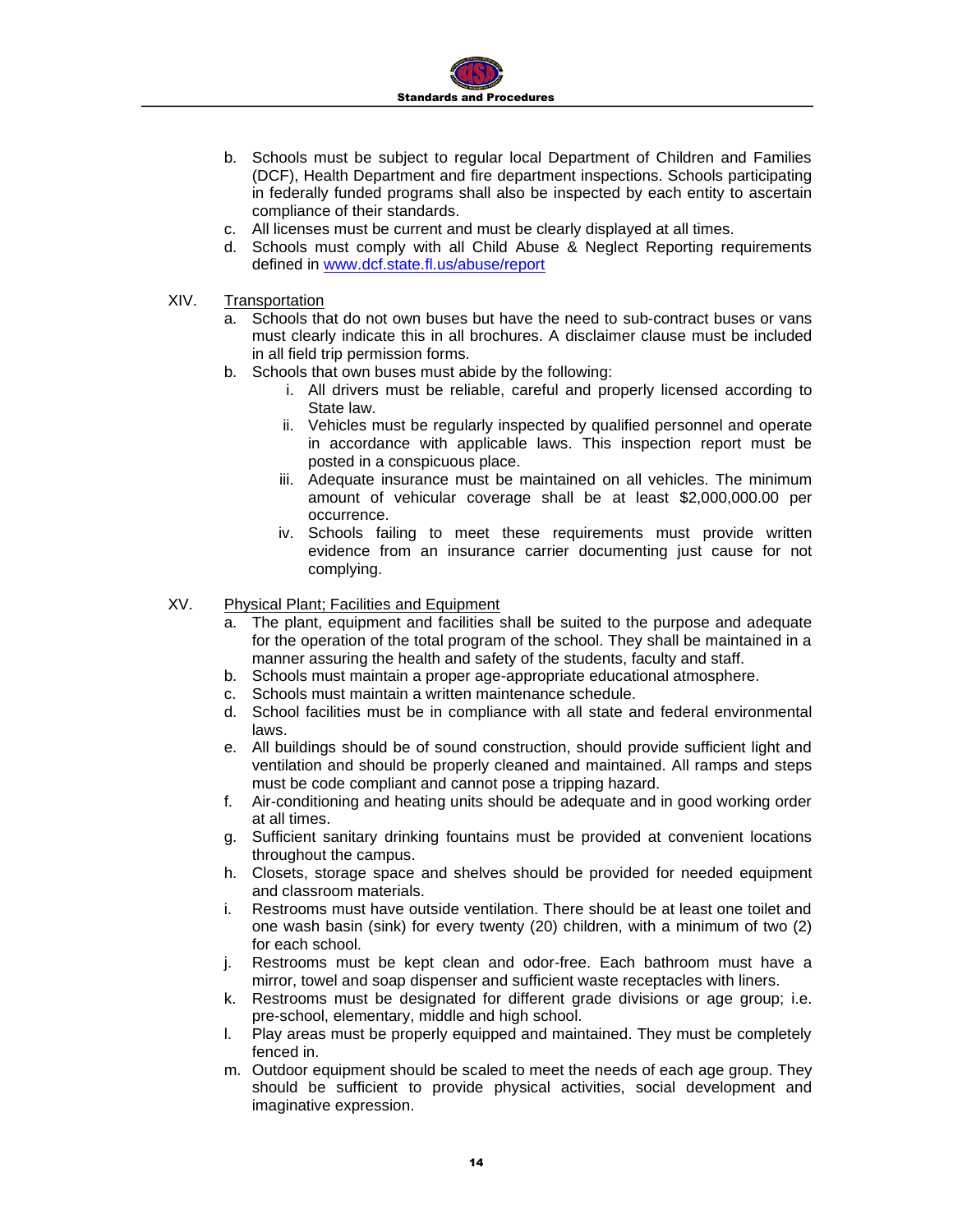

- n. All play areas must have a balance of sun and shade with adequate shade areas.
- o. Outdoor playtime should not interfere with quiet study.
- p. All toys, equipment and furnishings must be age-appropriate, safe and maintained in a sanitary condition.
- q. Fire escapes and stairways must be in good repair and properly lighted and identified.
- r. Any building over one story must be provided with at least two well-lighted separated stairways.
- s. All buildings must be classified as fire-resistant or of construction as approved by the fire codes of the local ordinances.
- t. Food serving and preparation areas must be in compliance with existing local and state health and sanitation codes. All areas must be kept clean and free of infestation. Where applicable, kitchen equipment must be in good condition and suitable for the needs of the school.
- u. Waste receptacles must be adequate and strategically located throughout the school. These must be clean and odor-free. Waste must be removed on a daily basis, or several times a day, as needed.
- v. All roofs and exterior walls may not show evidence of deterioration.
- w. Doors, windows, screens, furniture and equipment must be kept in good state of repair.
- x. Grounds should be equipped with a flagpole in good repair, and the flag(s) should be displayed at all appropriate times.
- y. An American Flag must be displayed within each classroom.
- z. Outdoor play and recreational areas must provide ample space for a variety of activities suitable for each age group.
- aa. Campus safety is paramount. All facilities, equipment and playgrounds must be inspected regularly, and a weekly maintenance log must be kept on file.

#### XVI. Textbooks, Technology, Instructional Aids, Arts and Sciences, and Athletics

- a. Textbooks:
	- i. Student Textbooks must be sufficient in number and age appropriate. Copyright dates must be within seven years. E-Books or books on apps are acceptable.
- b. Technology:
	- i. The technology infrastructure must be modern, fully functional and must support the school's teaching, learning and operational needs of students and teachers.
	- ii. Sufficient number of computers with flat screen monitors must be available for student use inside each classroom and/or in a media center.
	- iii. High speed Internet with access restrictions must be readily available throughout the campus, preferably with Wi-Fi capabilities.
	- iv. Students must use technology, including the Internet, to produce, publish and update individual or shared writing products, taking advantage of technology's capacity to link to other information and to display information flexibly and dynamically.
	- v. Faculty and administration should be encouraged to keep up with the latest technological advancements through continued education course, workshops and/or seminars.
	- vi. The school must have an updated website that contains all pertinent information about the school.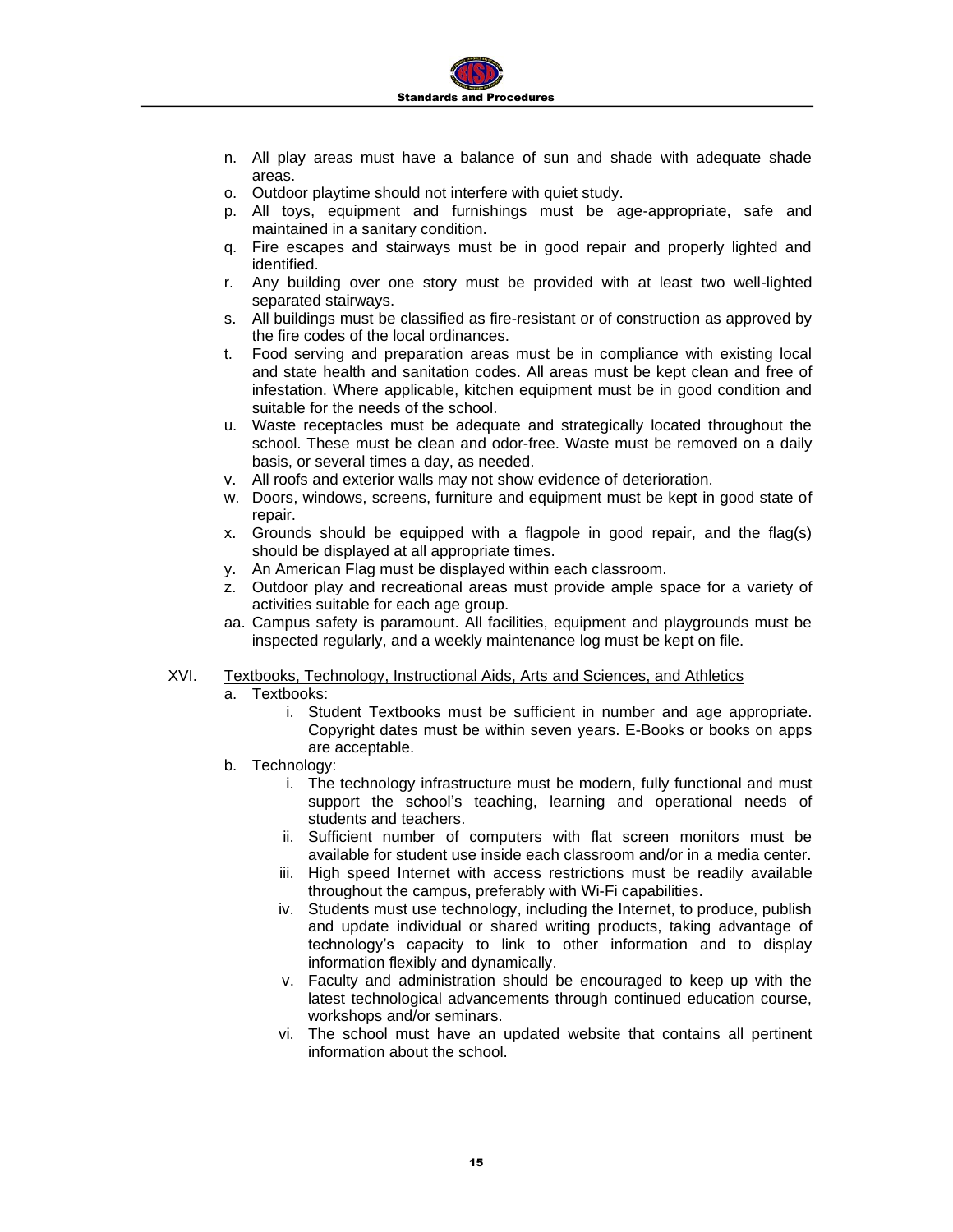- c. Instructional Aids:
	- i. Each classroom must have a large variety of audio-visual equipment, including computers with flat screen monitors, interactive boards, laptops and other devices as appropriate.
	- ii. Inventories of instructional aides must be available.
- d. The Arts:
	- i. Art materials must include a variety of age-appropriate media approaches, materials and supplies that are readily available to every class. A detailed inventory with all materials and equipment must be readily available.
	- ii. Music must include a variety of age-appropriate musical instruments. A detailed inventory with all materials and equipment must be readily available.
- e. Science:
	- i. Elementary and middle schools must have a designated science Lab area containing an adequate number of age-appropriate materials and supplies.
	- ii. High schools must have a separate room designated as a science lab that is ample enough to accommodate the largest class. The lab must contain an adequate number of age-appropriate materials and supplies.
	- iii. A computerized inventory of all Science Lab materials and equipment must be readily available.
- f. Physical Education:
	- i. Physical Education equipment must include an adequate number of ageappropriate athletic equipment, exercise equipment and supplies used to improve coordination and encourage healthy lifestyle and fitness.
	- ii. All equipment must be safe and properly maintained at all times.
	- iii. School must provide age-appropriate athletic program options to the students throughout the year.
- XVII. Library/Media Center
	- a. The library/media center can be centralized or decentralized.
	- b. The library/media center must have adequate print and electronic resources to support the educational program.
	- c. Policies regarding library use must be published and readily available.
	- d. Adequate records are kept including catalogues, inventory of print and electronic resources and acquisitions.
	- e. Students shall be encouraged to utilize E-Books and books on iPads.
	- f. Teaching library and research skills must be a part of the school's published curriculum.
	- g. A centralized library must have at least enough space to accommodate the largest academic class at one time and must contain appropriate furniture. It must be conducive to reading and studying and it must be open and available for maximum use by the students.
	- h. A variety of periodicals and newspapers (print and non-print) must be available to students at all times.
	- i. The library shall show evidence of technological formats in support of the school's curriculum.
	- j. The school must have a policy for responding to challenged materials.

# XVIII. Support Services - Moral and Ethical Development

a. All schools shall provide support services to meet the physical, social and emotional needs of the students being served.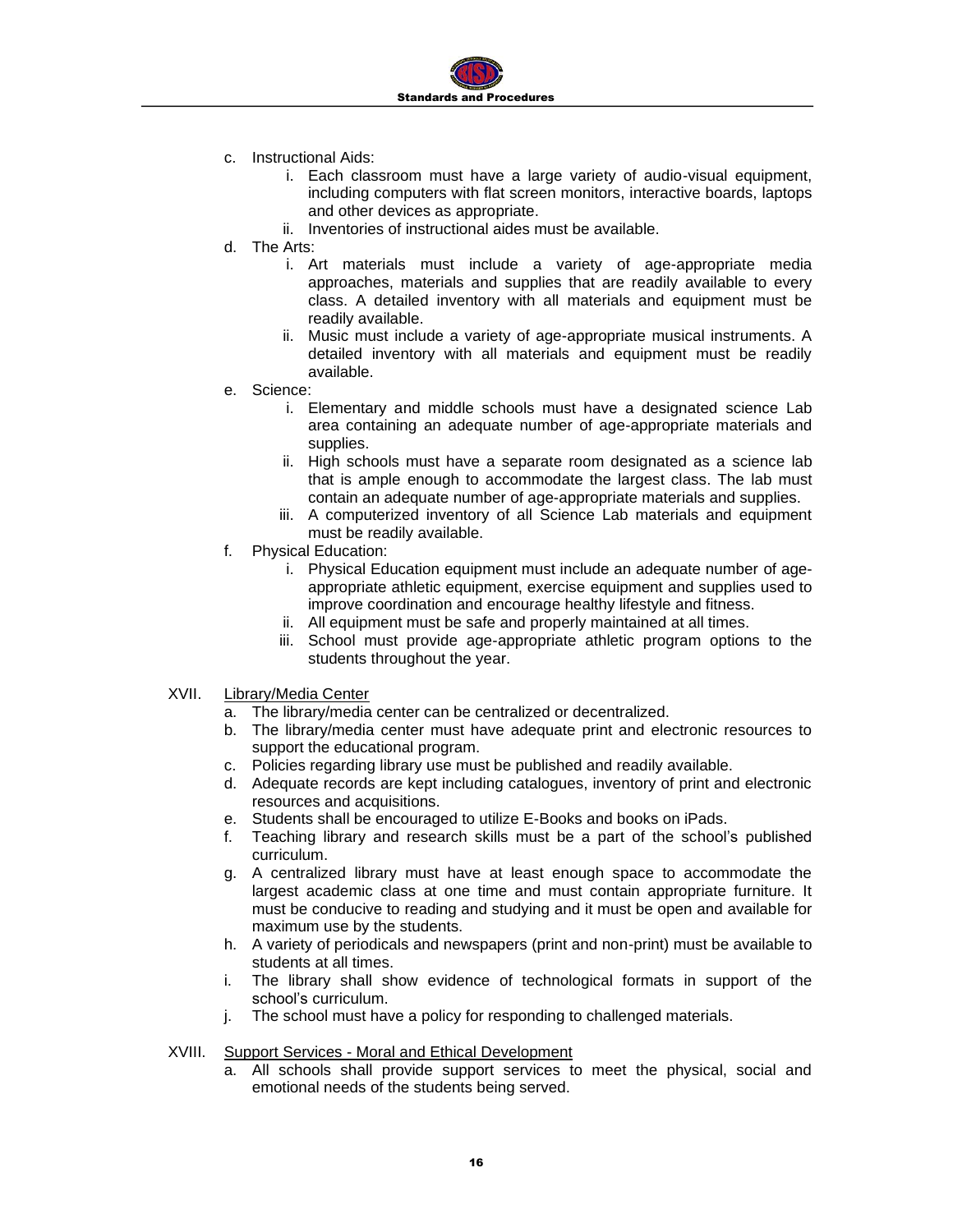

- b. Faculty members shall provide or coordinate programs necessary to meet the needs of all students.
- c. Reliable measures of program effectiveness should be in place and this data should be used to measure or evaluate all programs.
- d. Emphasis should be placed on the moral and ethical development of each individual child. Programs must be implemented to address these areas.
- e. Character Education shall be an integral part of each school's philosophy and program. It is strongly recommended that this type of training embrace service to the school and to the community at large.
- f. Moral and ethical values and teachings of urbanity and etiquette should be incorporated as part of the overall curriculum within each accredited school.
- g. All schools must have a published code of ethics in compliance with State Board of Education Rule 6B-1.006 "Principles of Professional Conduct for the Education Profession in Florida."
- XIX. School and Community Affairs
	- a. Schools shall stress the importance of community relations by establishing and maintaining productive school-community interaction within a positive and democratic framework.
	- b. In order to familiarize students with community resources and awareness, schools shall be involved in a continuous program of planned community activities, charitable events, field trips, public guest speakers, etc.
	- c. Schools are encouraged to communicate with each other with regard to concerns about faculty or student applicants, when deemed necessary.
- XX. Grading and Reporting
	- a. All teachers must consistently use common grading and reporting policies, processes and procedures based on clearly defined criteria that represent each student's attainment of content knowledge and skills.
	- b. Grading and reporting shall be based on clearly defined.
	- c. Criteria that represent the attainment of content knowledge and skills and that are consistent across grade levels and courses.
	- d. The policies, processes and procedures shall be formally and regularly evaluated by the school's administration.
	- e. Parents must be informed of their child's overall progress through progress reports and other various sources including parent teacher meetings.

#### **SECTION 5 PRE-SCHOOL**

- I. Environment
	- a. It is recognized that there is a broad variation in the development of all children between the ages of two and five years.
	- b. Children entering Pre-School and Kindergarten should be placed in an environment that is loving, comfortable, safe and supportive of the developmental needs of each child.
	- c. Although literacy components are required, a strong emphasis must be placed on the process and the experience of learning. The daily schedule should offer extensive flexibility without creating frustration for the individual child.
- II. Assessments Continuous Improvement Process
	- a. Continuous Improvement Process:
		- The school implements a continuous improvement process that provides clear direction for student improvement in all learning areas. The process includes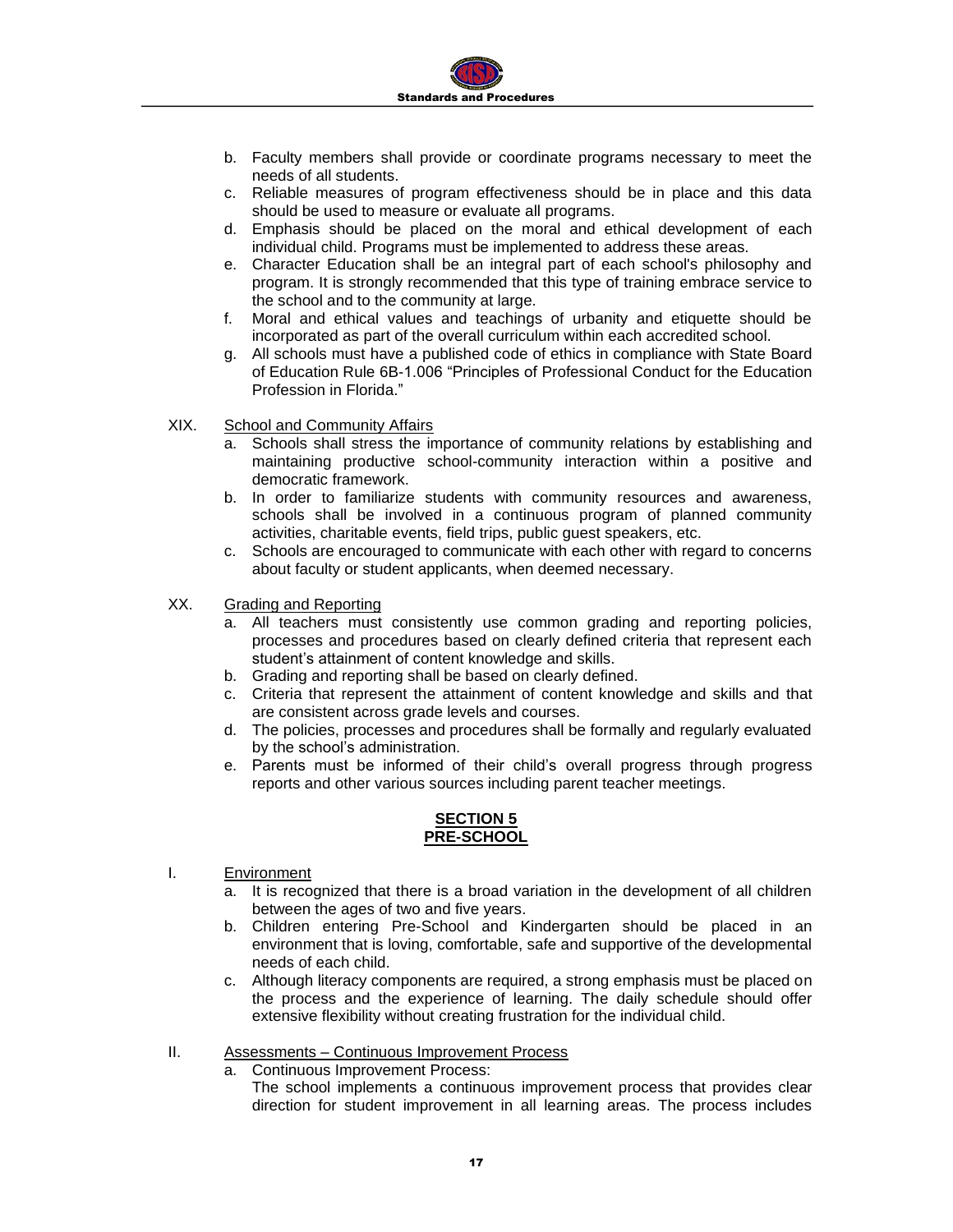

action planning that identifies measurable objectives, strategies, activities, resources and timelines for achieving all improvement goals.

b. VPK:

Students in VPK must be assessed three times during the school year utilizing the VPK Assessment Online Reporting System. The VPK Assessment includes progress monitoring measures in the areas of Print Knowledge, Phonological Awareness, Mathematics, and Oral Language that are aligned with the VPK Education Standards.

c. Kindergarten:

Upon entering Kindergarten, the school should administer the Florida Kindergarten Readiness Screener (FLKRS), the statewide Kindergarten screening used to assess the readiness of each child for kindergarten. This assessment includes a subset of the Early Childhood Observation System (ECHOS) and the first two measures of the Dynamic Indicators of Basic Early Literacy Skills for Kindergarten (DIBELS). Results will serve to determine school readiness. Standard Achievement Test (SAT) Test Series, Tenth Edition, should be administered to kindergarten students prior to the end of the school year.

III. Curriculum

The Curriculum in the pre-school levels must be State approved. It must be developmentally appropriate, designed to prepare a student for early literacy and serve to enhance the age-appropriate progress of students in attaining the stateadopted performance standards. Teachers must prepare students to be ready for kindergarten as determined by the statewide kindergarten screening. The Curriculum must have clearly defined standards for each age level. Standards must address the following areas:

- a. Visual Reception and Comprehension
- b. Auditory Reception and Comprehension
- c. Oral Language Development
- d. Gross Motor Skills
- e. Fine Motor Skills
- f. Linguistic Development
- g. Cognitive Development
- h. Emotional Development
- i. Tactile Development
- j. Physical Development
- k. Social Development<br>I. Mathematics Readin
- Mathematics Readiness
- m. Science Readiness
- n. Social Studies Readiness
- o. Music Objectives
- p. Arts and Crafts Objectives
- q. Integrated Computer Technolog*y*
- IV. Florida Requirements

All pre-school programs are to comply with Florida Statutes 402.305-5057 (App. D), Child Care Standards per Florida Administrative Code, and all rules of the State of Florida's Department of Children and Families, Chapter 10M-12, Child Care Standards.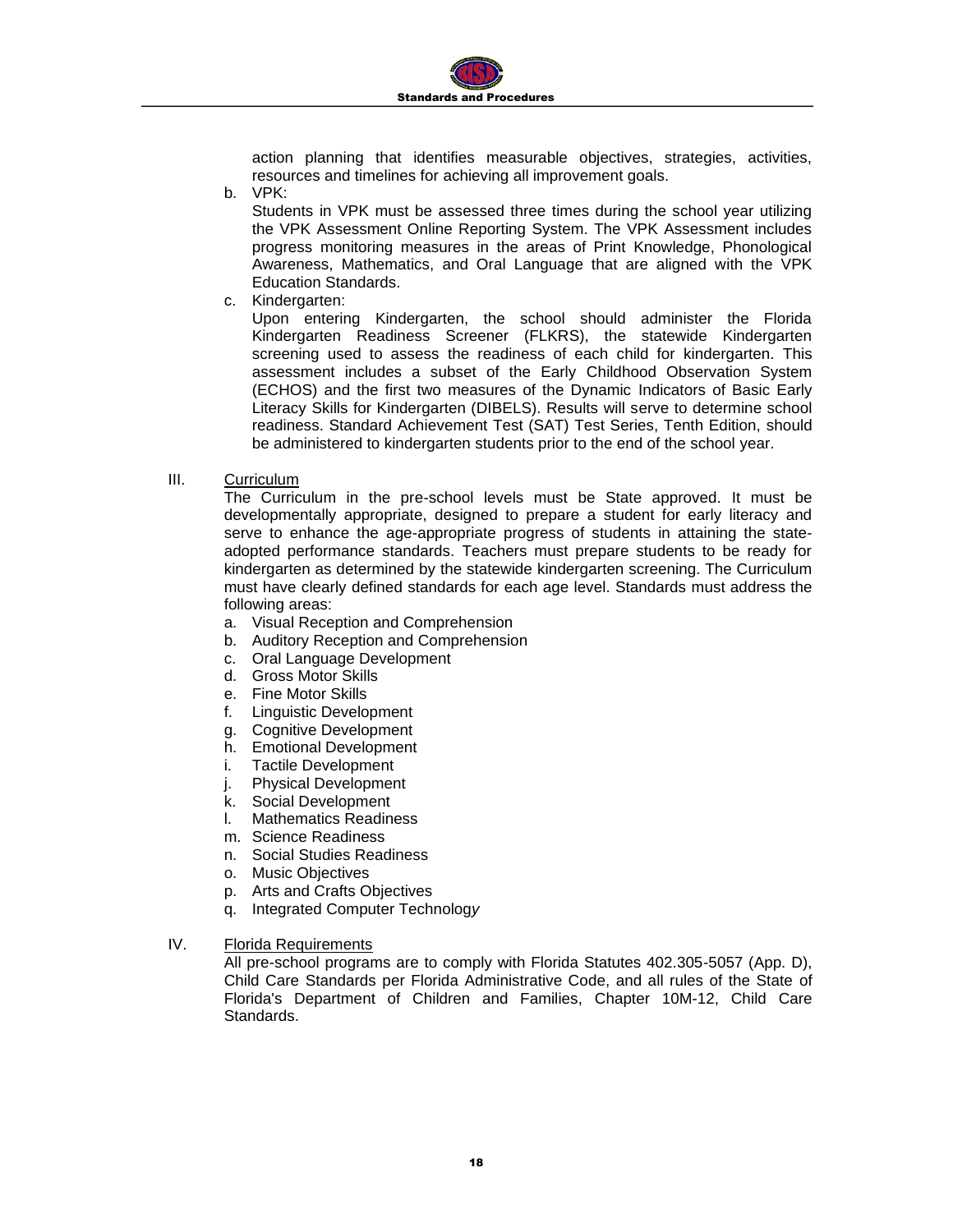# V. Student/Teacher Ratios

| <b>Grade Level</b>           | <b>Maximum Child</b><br>to Staff ratios | <b>Maximum</b><br><b>Group Size</b> |
|------------------------------|-----------------------------------------|-------------------------------------|
| Infants (Birth to 12 months) | 4 to 1                                  | 8                                   |
| Toddlers (13-24 months)      | 4 to 1                                  | 8                                   |
| Two-Year Olds (25-35 months) | 6 to 1                                  | 12                                  |
| Three Year Olds              | 9 to 1                                  | 18                                  |
| <b>Four Year Olds</b>        | 10 to 1                                 | 20                                  |
| Five Year Olds               | 12 to 1                                 | 20                                  |

*When mixed age groups of infants and toddlers are in the same room, the child staff ratio is maintained*

# VI. Admissions

- a. A child entering the five-year-old level should be five years old by the date established by Florida law. Any deviation from this regulation must take into account the emotional, physical and academic development of the child and this must be documented accordingly. If a child is enrolled who does not comply with the entry dates established by state law, a clearly defined written notice will be given to the parents wherein they acknowledge in writing that their child may not be eligible to enter the first grade in any school system.
- b. The school must publish its admissions policy.

# **SECTION 6 ELEMENTARY AND MIDDLE SCHOOL**

# I. Academic Programs

- a. The elementary school should be designed to develop the basic skills and understandings in numerous areas of learning. The school must be actively working toward the goals stated in its objectives and outline of study. Areas usually covered in such a course of study include:
	- i. Language Arts, including reading, writing, listening and speaking mathematics
	- ii. Natural sciences
	- iii. Social sciences
	- iv. Spanish (foreign language)
	- v. Health and physical education
	- vi. Art, music and drama
	- vii. Integrated computer technology
- b. The elementary and middle School should be designed to provide ageappropriate experiences for children in:
	- i. Basic skills and understandings in the Language Arts and math.
	- ii. Essential knowledge in the field of natural and social sciences to include an awareness of other cultures.
	- iii. Recognition and appreciation of moral, spiritual and patriotic values, as part of the teachings of character education.
	- iv. Habits conducive to wholesome development in the areas of physical growth and health.
	- v. A minimum of 150 minutes of physical fitness activity must be provided each week for students in Kindergarten through Grade 8.
	- vi. Appreciation for fine arts and music.
	- vii. Teachings and encouragement of responsibility, independent thinking, proper study skills and research techniques.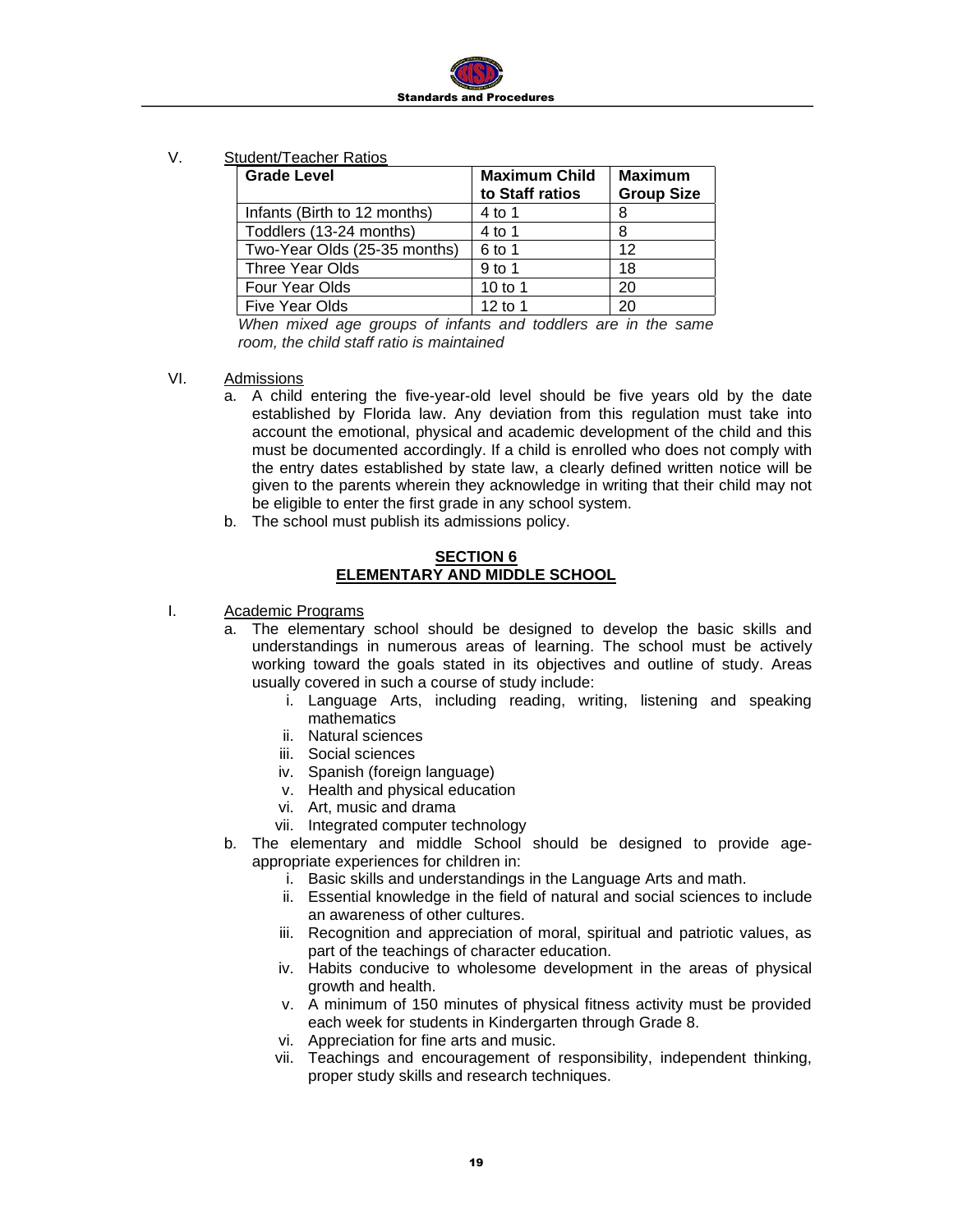

- viii. Constructive attitude toward obligations and willingness to accept responsibility.
- ix. Demonstrate evidence of recognition of student's individual differences and learning styles.
- x. Evidence of opportunity for leadership, responsibility, self-expression and creativity.
- xi. Guidance and counseling should be an integral part of the program.
- II. Assessments Continuous Improvement Process
	- a. Continuous Improvement Process. The school implements a continuous improvement process that provides clear direction for student improvement in all learning areas. The process includes action planning that identifies measurable objectives, strategies, activities, resources and timelines for achieving all improvement goals.
	- b. Curriculum, instruction and assessment are monitored and adjusted systematically in response to data from multiple assessments of student learning and an examination of professional practice.
	- c. Schools are required to administer the Stanford Achievement Test, Tenth Edition (SAT) to all K-8 students during the spring of each year.
	- d. Individual result norms and medians or other meaningful interpretations must be given to each parent and must be filed in each student's individual file.
- III. Curriculum
	- a. The curriculum must be state approved. Curriculum guidelines, standards and benchmarks for each grade level must be readily available to Teachers either on hard copy or on digital format within each classroom. Teachers must apply these standards to their respective curricula.
	- b. The standards are designed to be relevant to the real world, reflecting the knowledge and skills that our young people need for success in High School and in their future careers.
- IV. Student/Teacher Ratios

| <b>Grade Level</b> | <b>Maximum Child</b><br>to Staff ratios | Maximum<br><b>Group Size</b> |
|--------------------|-----------------------------------------|------------------------------|
| Grades 1 to 5      | 18 to 1                                 | 18                           |
| Grades 6 to 8      | 18 to 1                                 | 18                           |

# V. E-Learning and Distance Education Programs

- a. To ensure both quality and independence, BISA schools incorporating asynchronous and synchronous learning opportunities (*enabled by the internet, audio, video, or other means)* must demonstrate compliance with all BISA standards. E-learning offerings must be either:
	- i. Developed and controlled by the BISA school and/or
	- ii. Supplemental programs (those not developed and controlled by the BISA school), must:
		- a. Be accredited by a regional accrediting agency and
		- b. Must not exceed 25% of a student's course of study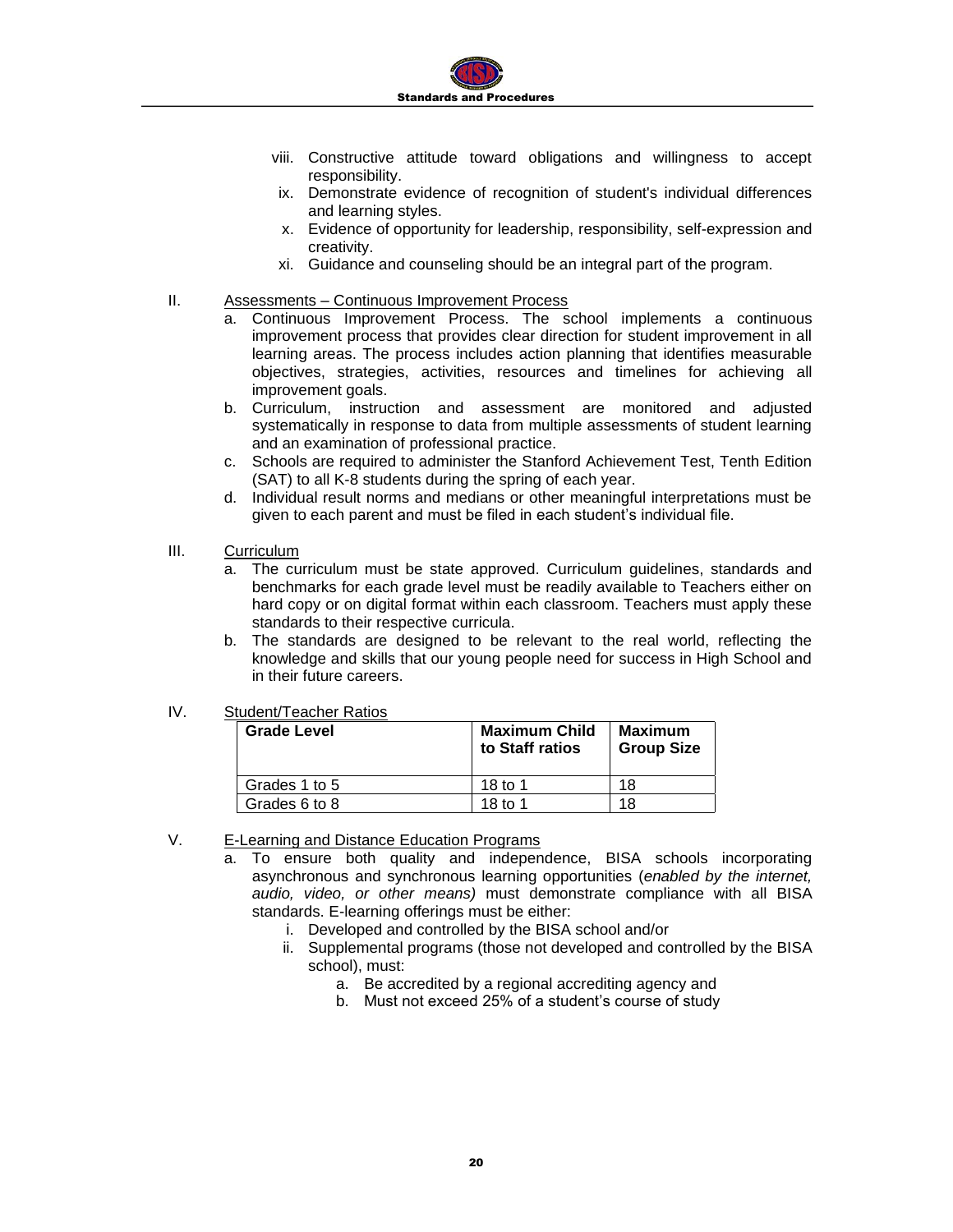

# **SECTION 7 SECONDARY SCHOOL**

- I. Academic Programs
	- a. BISA recognizes two academic programs as follows:

a.The General Program:

In order for a student to graduate from the general program of a member school, student must show that he/she has completed a minimum of 24 units at the 9th grade level and above. These units should be distributed as follows:

- a. 4 English
- b. 4 mathematics (Algebra I, geometry, Algebra II, choice of College Algebra, trigonometry, or statistics) 3 sciences (physical, biology, choice of chemistry, physics or astronomy)
- c. 3 social studies (American History, World History, ½ economics and ½ government)
- d. 2 personal fitness (1½ physical education, ½ health)
- e. 2 foreign languages (consecutive years in same language)
- f. 1 art  $\frac{1}{2}$  fine arts and  $\frac{1}{2}$  performing arts)
- g. 5 electives
- b.The Honors Program:

In order for a student to graduate from the Honors Program of a member school, student must show that he/she has completed a *minimum* of 24 Honor classes at the 9th grade level and above. Grades from these classes will be weighted accordingly. These units should be distributed as follows:

- a. 4 honors or AP English
- b. 4 honors or AP mathematics (Algebra I, geometry, Algebra II, choice of College Algebra, trigonometry or statistics)
- c. 3 honors or AP sciences (physical, biology, choice of chemistry, physics or astronomy)
- d. 3 honors or AP social studies (American History, World History,  $\frac{1}{2}$  economics and  $\frac{1}{2}$  government)
- e. 2 personal fitness (1½ physical education, ½ health)
- f. 2 honors or AP foreign language courses (consecutive years in same language)
- g. 1 art ( $\frac{1}{2}$  fine arts and  $\frac{1}{2}$  performing arts)
- h. 5 Electives
- c.AP Courses:

Students completing Advanced Placement (AP) Courses must pass the Advanced Placement Examination during the month of May. These examples represent the culmination of college-level work in a given discipline in a secondary school setting. The AP exams gauge a student's ability to perform at the college level.

d.Dual Enrollment:

High School students enrolled at a BISA Accredited school may simultaneously enroll in a college course. The credits that students earn may be used toward their high school graduation and/or be acceptable toward a college Associate or Baccalaureate degree, or Technical Certificate.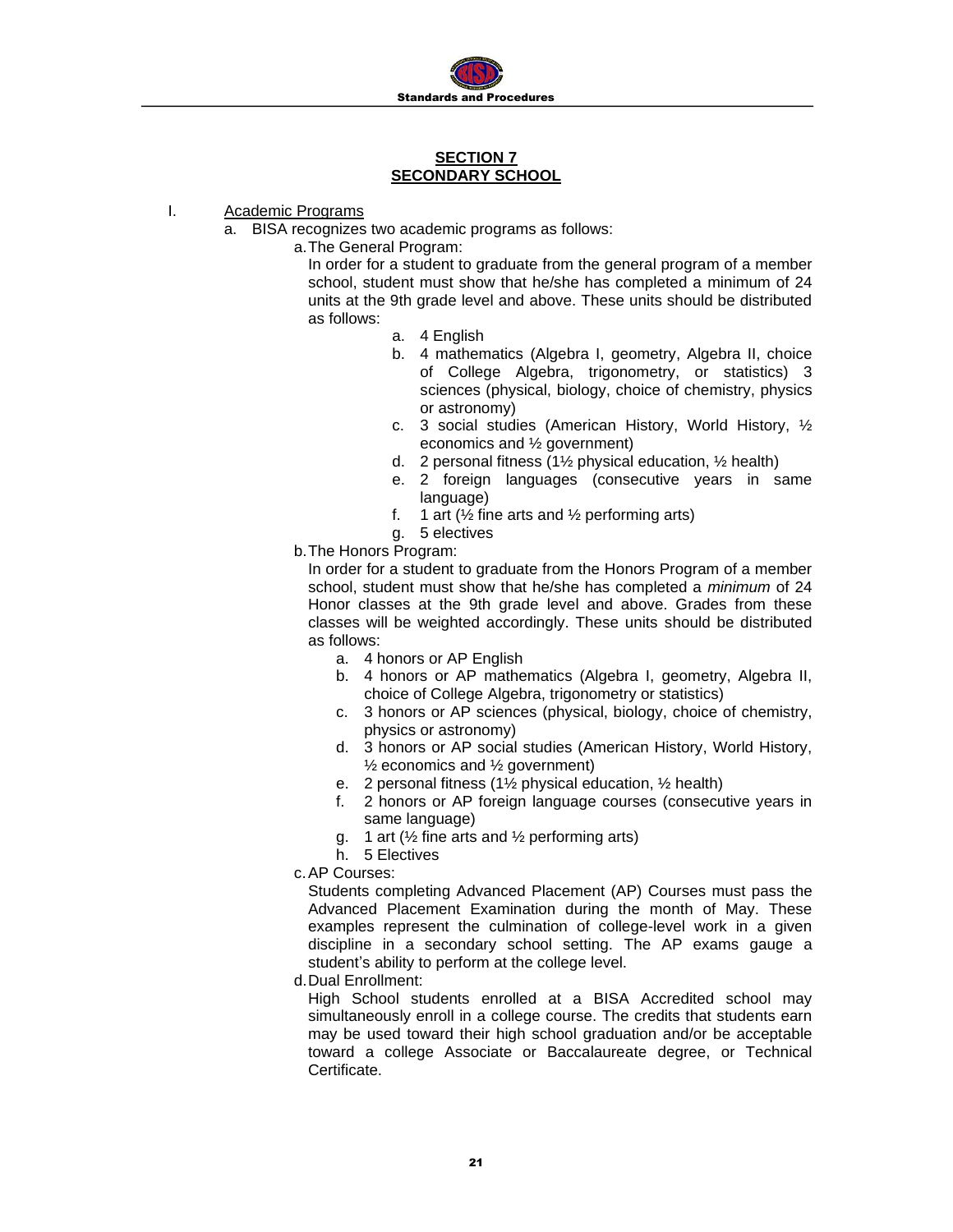

- II. Assessments Continuous Improvement Process/Plan
	- a. Continuous Improvement Process/Plan. The school implements a continuous improvement process or plan that provides clear direction for student improvement in all learning areas. The process includes action planning that identifies measurable objectives, strategies, activities, resources and timelines for achieving all improvement goals.
	- b. Curriculum, instruction and assessment are monitored and adjusted systematically in response to data from multiple assessments of student learning and an examination of professional practice.
	- c. Schools are required to administer the Stanford Achievement Test, Tenth Edition (SAT) to all 9<sup>th</sup> thru 11<sup>th</sup> grade students during the spring of each year. Students in 10<sup>th</sup> and 11<sup>th</sup> grades are required to also take the PSAT.
	- d. Individual result norms and medians or other meaningful interpretations must be given to each parent and must be filed in each student's individual file.
- III. Curriculum
	- a. The Curriculum must be state approved. Curriculum guidelines, standards and benchmarks for each grade level must be readily available to Teachers either on hard copy or on digital format within each classroom. Teachers must apply these standards to their respective curricula.
	- b. The standards are designed to be relevant to the real world, reflecting the knowledge and skills that our young people need for success in college and in their future careers.

#### IV. Student/Teacher Ratios

| <b>Grade Level</b> | <b>Maximum Child</b><br>to Staff ratios | Maximum<br><b>Group Size</b> |
|--------------------|-----------------------------------------|------------------------------|
| Grades 9 to 12     | $22$ to 1                               | ററ                           |

- V. E-Learning and Distance Education Programs
	- a. To ensure both quality and independence, BISA schools incorporating asynchronous and synchronous learning opportunities (*enabled by the internet, audio, video, or other means)* must demonstrate compliance with all BISA standards. E-learning offerings must be either:
		- a.Developed and controlled by the BISA school and/or
		- b.Supplemental programs (those not developed and controlled by the BISA school), must:
			- a. Be accredited by a regional accrediting agency and
			- b. Must not exceed 25% of a student's course of study

# VI. Community Service

All High School students are required to complete 100 hours of community service.

VII. Activities

Activities are a vital part of a student's growth and development. All activities offered must be under the ultimate supervision of the School Head. The direct supervision of all such activities must be by a qualified adult.

#### VIII. Student Services

The school must provide adequate services in the areas of guidance and counseling to assist the students in the choice of Curriculum, future vocation, College plans, adjustment to academic and social pressures, the development of self-esteem, and the development of personal integrity and moral values.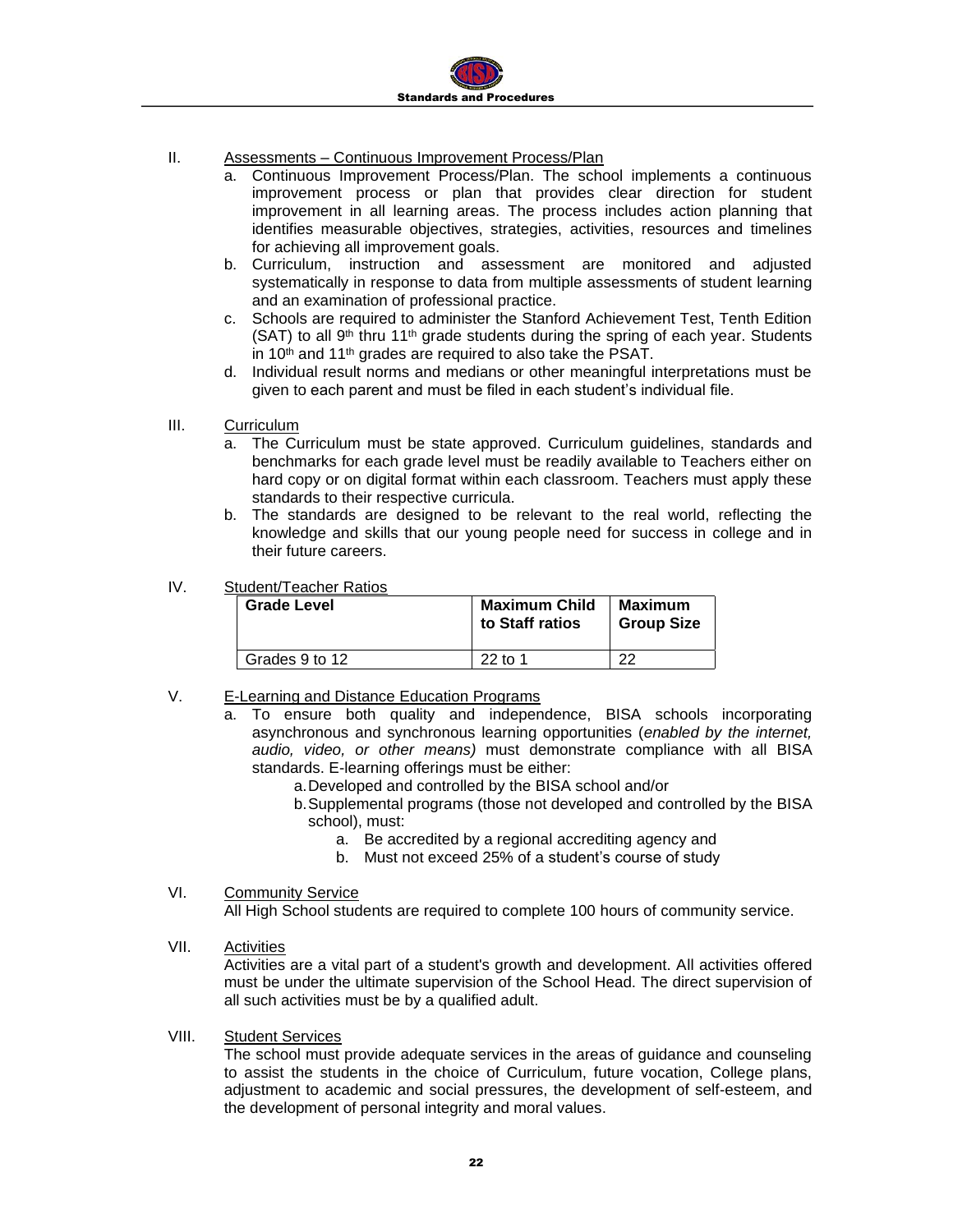

# **BILINGUAL SCHOOLS…**

- Are childcare centers, preschools, day schools, boarding schools, and adult and vocational schools; urban schools and rural schools; religious schools, special education centers, public schools, charter schools, independent schools, virtual schools, language schools, Montessori schools, and military schools.
- Educate the whole child, emphasizing outstanding bilingual academic programs, healthy physical development, moral and civic formation, and service to others.
- Maintain their identity in an atmosphere of appreciation for the diversity and values of all language and cultural traditions.

# **EDUCATION IS ONE…!**

For more information about BISA please contact us through one of the following:

**Bilingual Schools Association, Inc. (BISA) 2700 SW 8th Street Miami, Florida 33135 Tel. (305) 642-1000 – Fax (305) 649-2767 [www.bisausa.org](http://www.bisausa.org/)**